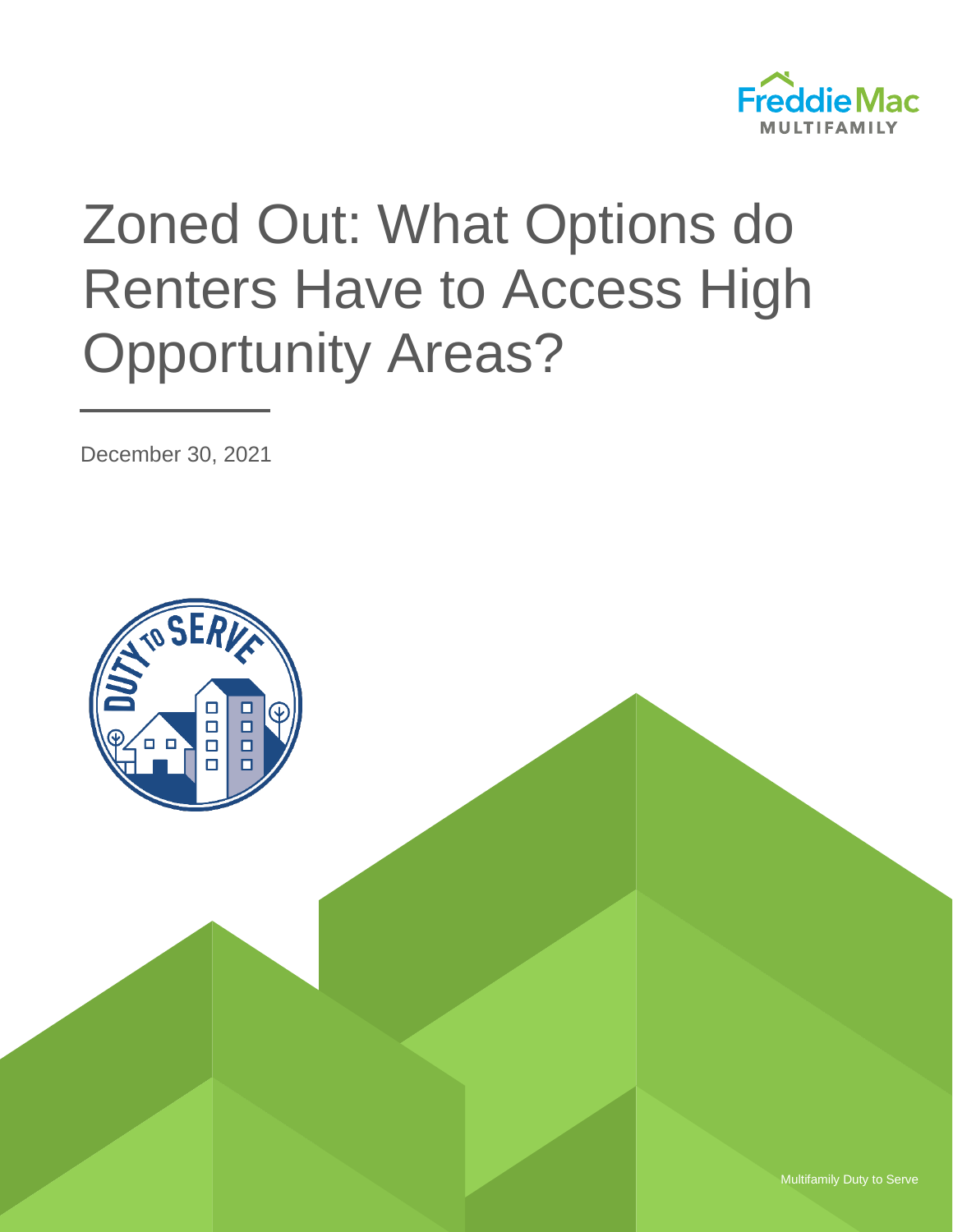

Housing opportunities for low-income renters that provide access to quality education, transportation, health care and jobs (i.e., high opportunity areas) are limited and building new multifamily housing in these locations is often challenging.

To encourage greater access to high opportunity areas, some states have sought to incentivize the creation of new affordable housing, in large part through the Low-Income Housing Tax Credit (LIHTC) program. Incentives can be a powerful motivator and can help overcome economic hurdles to constructing new housing. Economics are only one part of the challenge, however. In many high opportunity areas, zoning and available land inhibit building multifamily housing.

In this paper, we examine localized land-use rules and access to high opportunity areas as defined by state LIHTC programs, which are designed to address specific local needs. Because zoning and decision-making is often localized and therefore varied across the country, it is difficult to compare all zoning ordinances nationwide and draw conclusions. Therefore, we examine housing stock and zoning rules in three markets with different geographic, demographic and land-use characteristics: Chicago; Columbus, Ohio; and Fairfax County, Virginia – a traditionally suburban county just outside of Washington, D.C. To this end, we focus on three questions:

- 1. What housing options do renters have in high opportunity areas today, and are these options affordable?
- 2. How does zoning relate to access to opportunity and the location of rental housing?
- 3. What new options will renters have as new multifamily rental housing comes online?

We observe that:

- In high opportunity areas, there is less rental housing (both single family and multifamily) compared with outside high opportunity areas.
- The rental housing stock in high opportunity areas is evenly divided between multifamily and single-family rental (SFR), though there are variations based on local markets. Both forms of housing are important options for renters, as they can offer access to neighborhoods zoned for different housing types.
- Affordable rental housing is limited in high opportunity areas. In the states surveyed in this analysis, only 10.7% of all rental housing in high opportunity areas is affordable to renters making 60% of the area median income (AMI) or less, compared with 27.2% outside of high opportunity areas.
- Substantially more of the land in high opportunity areas is zoned for low density, single-family residential housing as compared with land outside of high opportunity areas.
- New multifamily units are being built at a slightly higher rate (relative to the existing rental housing stock) in high opportunity areas than outside of high opportunity areas. While potentially promising, more in-depth analysis of this trend is required to understand the root causes in local markets and the extent to which these can affect affordability in the near term.

The relationship between zoning, housing and economic mobility is a deep and nuanced topic. This paper is intended to take an initial look into these questions to further understand and aid in considerations of methods to increase access to high opportunity areas for low-income renters.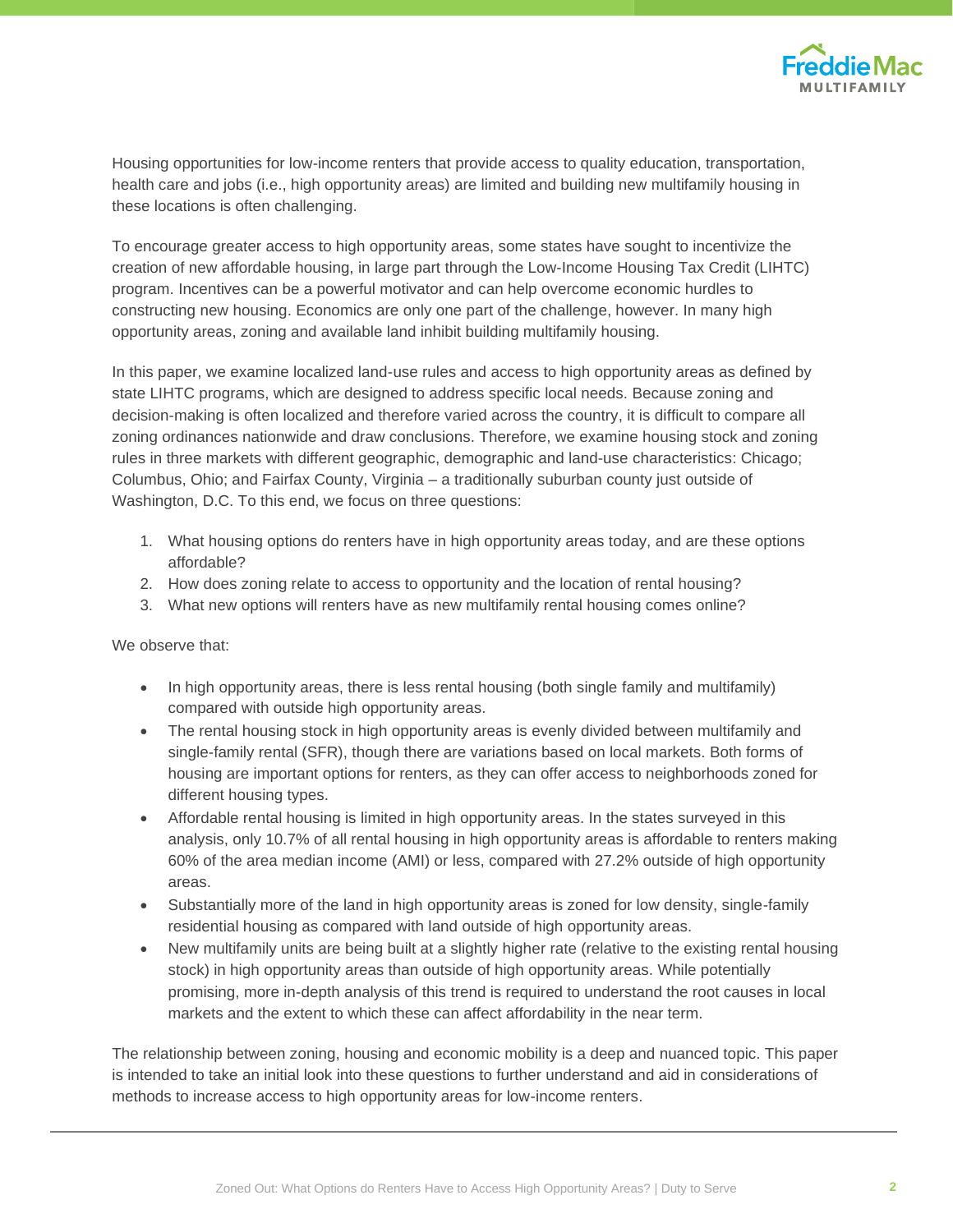

Our observations suggest that, as states and localities undertake policy changes and provide economic incentives to create new supply, it is also important to consider how to best leverage the existing rental housing stock – both SFRs and multifamily. Public and private innovations that seek to preserve or increase the affordability of existing rental housing of both types could help increase access to high opportunity areas for low-income renters in the near term.

## **Definition of High Opportunity Areas**

For this paper, we look at high opportunity areas<sup>1</sup> defined by the Federal Housing Finance Agency (FHFA) in the Duty to Serve regulation. FHFA defines these areas as either:

- i) An area designated by the Department of Housing and Urban Development as a Difficult Development Area (DDA)<sup>2</sup> during any year covered by the Duty to Serve Plan or in the year prior to the Plan's effective date, whose poverty rate is lower than the rate specified by FHFA in Evaluation Guidance – those tracts with poverty rates below 10% (for metropolitan DDAs) and below 15% (for nonmetropolitan DDAs); or
- ii) An area designated by a state or local Qualified Allocation Plan (QAP) as a high opportunity area, and which meets a definition FHFA has identified as eligible for Duty to Serve credit in the Evaluation Guidance. To meet this component, FHFA has elected to use state or local definitions of high opportunity areas (or similar terms) contained in Low-Income Housing Tax Credit QAPs or QAP-related materials that meet the following criteria:
	- a) The definitions are intended to describe areas that provide strong opportunities for the residents of housing funded through the QAP; and
	- b) The QAP describes the location of the areas in sufficient detail to enable them to be mapped and/or includes a list(s) or map(s) of such high opportunity areas.<sup>3</sup>

While DDAs represent a core component of FHFA's high opportunity area definition, we limit our analysis in this paper specifically to the QAP aspect of the definition for two reasons: (1) it reflects local needs as defined by each state, and (2) it is tied specifically to economic incentives to create affordable housing in high opportunity areas to address historical discrimination, deconcentrate poverty and further opportunity

<sup>1</sup> There are many definitions of high opportunity areas. In our 2018 paper entitled, "Affordable Housing in High Opportunity Areas" [\(https://mf.freddiemac.com/docs/Affordable\\_Housing\\_in\\_High\\_Opportunity\\_Areas.pdf\)](https://mf.freddiemac.com/docs/Affordable_Housing_in_High_Opportunity_Areas.pdf), we analyze several: The Federal Housing Finance Agency's (FHFA) Duty to Serve regulation definition, Enterprise Community Partner's Opportunity360, and Harvard's Opportunity Insights Project. While they use different definitional criteria and have some geographic variances, they all include common themes of access to education, jobs, transportation and health, though under different measures.

<sup>&</sup>lt;sup>2</sup> Per the U.S. Department of Housing and Urban Development, Difficult Development Areas are defined as: any area designated by the Secretary of HUD as an area that has high construction, land, and utility costs relative to the AMGI. Again, limits apply. All designated Difficult Development Areas in MSAs/PMSAs may not contain more than 20% of the aggregate population of all MSAs/PMSAs, and all designated areas not in metropolitan areas may not contain more than 20% of the aggregate population of all non-metropolitan counties.

<sup>3</sup> <https://www.fhfa.gov/PolicyProgramsResearch/Programs/Documents/Final-Evaluation-Guidance-DTS-Program.pdf>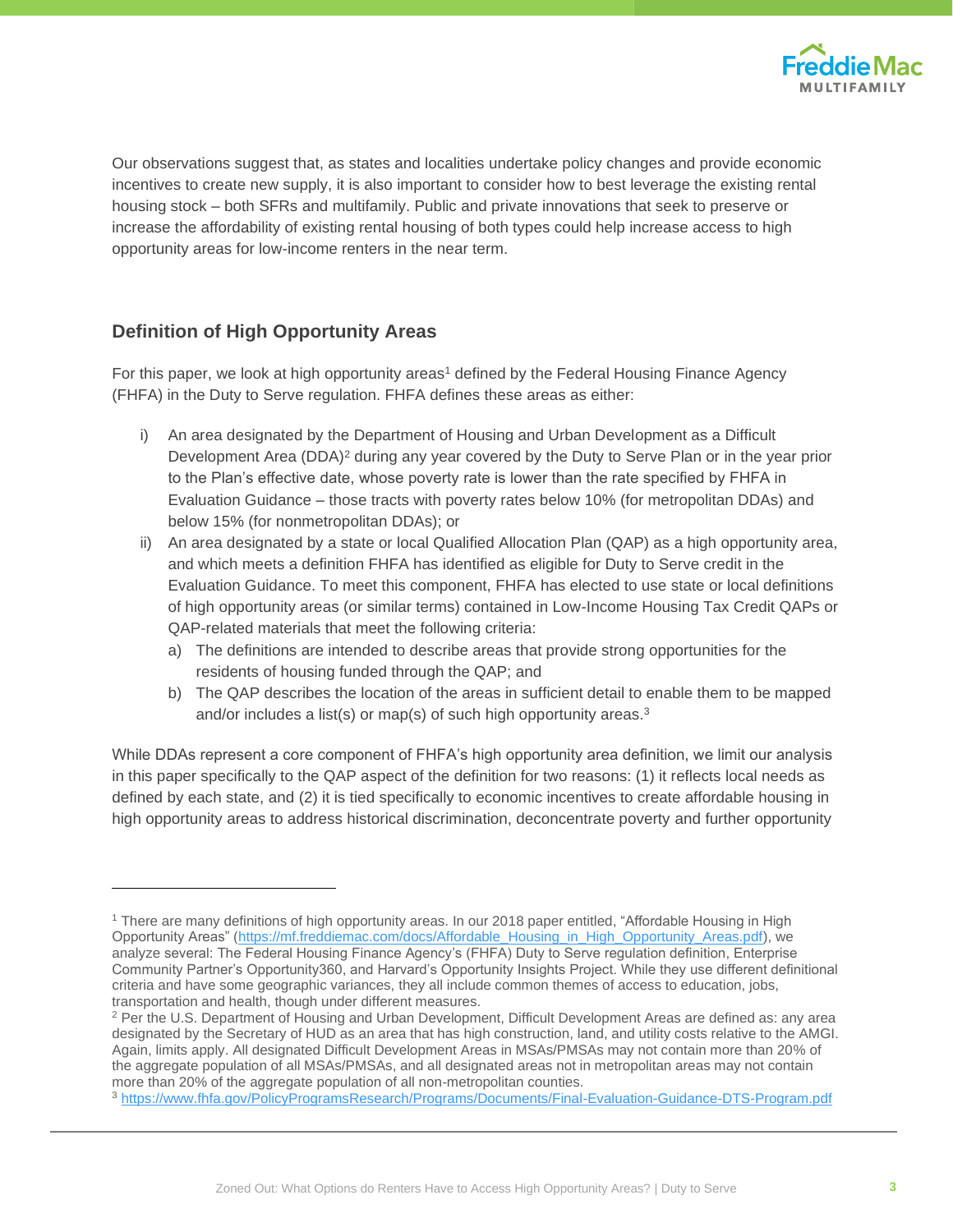

for renters. Under the QAP component of the definition, FHFA identified 19 states that meet their qualifying criteria, which we will use as the basis for our analysis in this paper.

In prior research, we analyzed all 50 states' QAPs and the District of Columbia in our paper, "Opportunity Incentives in LIHTC Qualified Allocation Plans,"<sup>4</sup> co-authored with the National Housing Trust. Through our analysis, we have determined that five indicators of opportunity are the most common: Access to Education, Economic Growth/Jobs, Income Levels, Access to Health Care and Access to Transportation.

## **Access to Rental Housing in High Opportunity Areas**

The interplay of land use, housing stock and access to rental housing in high opportunity areas varies considerably by market. Therefore, we examine these relationships in three specific markets that represent a gradient of varying densities, scales, demographics, geographic locations and approaches to zoning: Chicago; Columbus, Ohio; and Fairfax County, Virginia. Each state in which they are located has FHFA-approved designations for high opportunity areas. For context, we compare these markets with broad observations across the 19 states identified by FHFA – labeled below as "multi-state" – with qualifying criteria.

Chicago is a highly populated city with a dense urban core of financial buildings, hotels, apartments and other high-rise structures. Columbus, on the other hand, is less dense and comprises more single-family owned homes. Of the three markets, Fairfax County has the largest land area. Fairfax County has the highest homeownership rate (and therefore the lowest relative access for renters) at 69.5% above the multi-state rate, while both Chicago and Columbus have homeownership rates near 50%, below the multistate rate of 62.1%. Summary statistics in Table 1 below illustrate more precisely how these markets fit along a spectrum of different qualities and how these three markets compare with the 19 states with high opportunity areas.

#### **Table 1: Characteristics of Selected Markets**

|                                                  | <b>Multi-State</b> | Chicago, IL | <b>Columbus, OH</b> | <b>Fairfax County, VA</b> |
|--------------------------------------------------|--------------------|-------------|---------------------|---------------------------|
| Income(S)                                        | 70,222             | 57,337      | 59.196              | 119,264                   |
| High Opportunity Area Census Tracts              | 94,108             | 93,333      | 85,899              | 146,776                   |
| Outside of High Opportunity Area Census Tracts   | 62,664             | 52,052      | 44,494              | 104,040                   |
| Homeownership Rate                               | 62.1%              | 48.9%       | 52.7%               | 69.5%                     |
| High Opportunity Area Census Tracts              | 75.4%              | 61.2%       | 66.7%               | 82.6%                     |
| Outside of High Opportunity Area Census Tracts   | 56.9%              | 44.9%       | 43.8%               | 59.9%                     |
| <b>High Opportunity Area Coverage</b>            | 31.0%              | 12.8%       | 25.8%               | 50.4%                     |
| <b>High Opportunity Area Population Coverage</b> | 24.0%              | 12.8%       | 35.2%               | 34.8%                     |

Source: Freddie Mac Tabulations of 5-year American Community Survey (ACS) for 2019

<sup>4</sup> [https://mf.freddiemac.com/docs/Opportunity\\_Incentives\\_in\\_LIHTC\\_Qualified\\_Allocation\\_Plans.pdf](https://mf.freddiemac.com/docs/Opportunity_Incentives_in_LIHTC_Qualified_Allocation_Plans.pdf)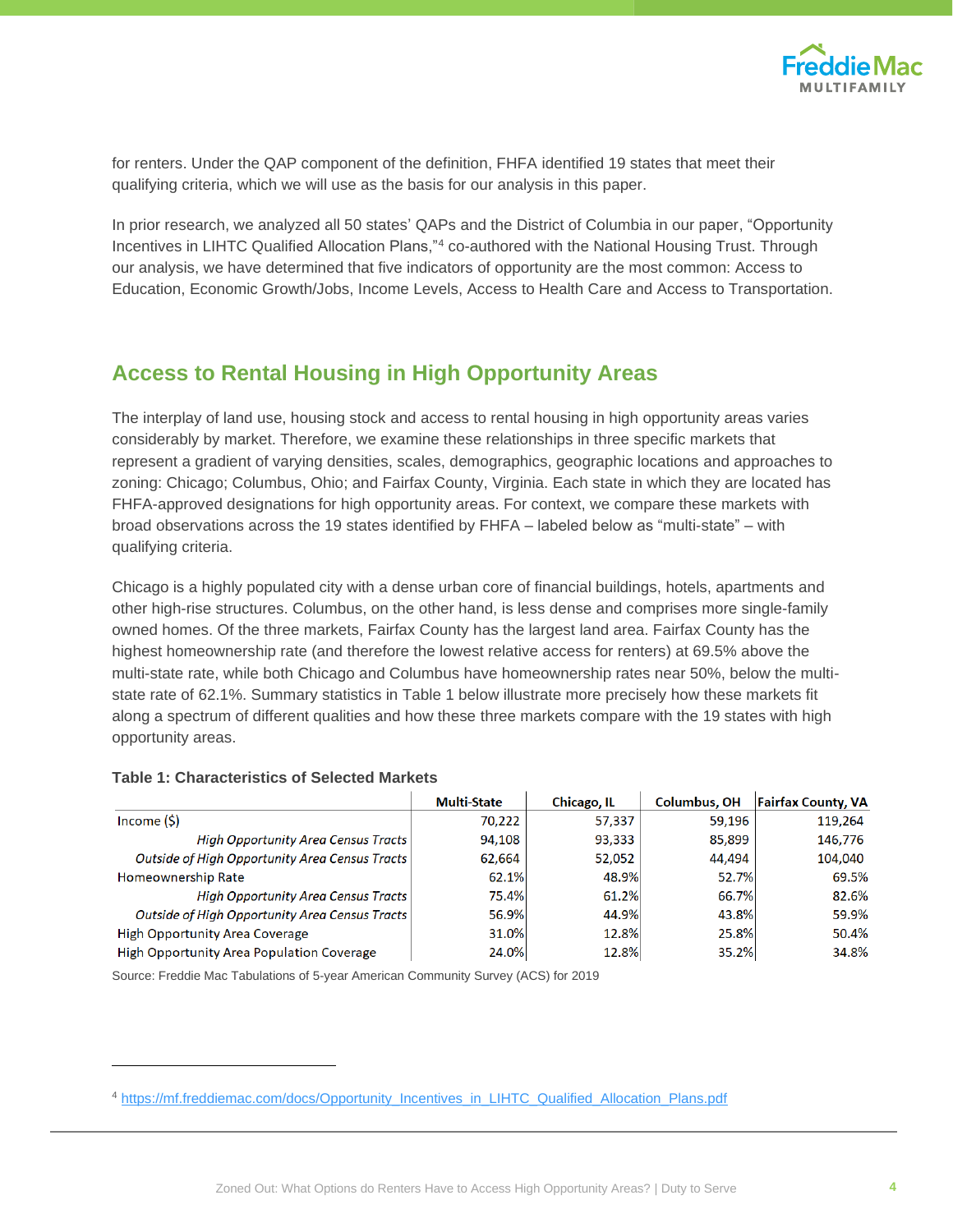

Notably, these three markets have substantially different percentages of the land designated as high opportunity areas. In Fairfax County, just over half the land is in a high opportunity area, while only 12.8% in Chicago. This is, at least partially, the result of different criteria set by each state for designating high opportunity areas, in addition to the specific characteristics of each market. While these definitional differences potentially influence some of the results, they are similar in their intentions made by each state regarding where they believed they should prioritize the construction of affordable housing through LIHTC, and where they intend to increase access for renters.

## **The Current Rental Housing Stock**

In high opportunity areas across the 19 states studied, the homeownership rate is 75.4% compared with an overall<sup>5</sup> homeownership rate of 62.1% and a 56.9% rate outside of high opportunity areas. High opportunity areas essentially have fewer rental opportunities than areas outside of high opportunity areas: 24% of the housing stock within high opportunities areas is rental, while 42% is outside these locations. This divergence holds true across the three markets when comparing rental housing stock inside and outside high opportunity areas. However, Chicago and Columbus have rental housing rates notably above the multi-state level, both within and outside of high opportunity areas, while Fairfax County's rate is below, which is to be expected given its high homeownership rate.

|                                             |             | SFR <sub>1</sub><br>/Overall<br><b>Housing</b> | <b>SFR 2-</b><br>4/Overall<br><b>Housing</b> | Multifamily<br>/Overall<br><b>Housing</b> | All<br>Rentals/<br><b>Overall</b><br><b>Housing</b> |
|---------------------------------------------|-------------|------------------------------------------------|----------------------------------------------|-------------------------------------------|-----------------------------------------------------|
|                                             | Multi-State | 8.7%                                           | 3.4%                                         | 11.9%                                     | 24.0%                                               |
| <b>High Opportunity Areas</b>               | Chicago     | 2.4%                                           | 9.1%                                         | 27.0%                                     | 38.5%                                               |
|                                             | Columbus    | 8.5%                                           | 5.9%                                         | 18.0%                                     | 32.4%                                               |
|                                             | Fairfax     | 8.3%                                           | 0.6%                                         | 8.1%                                      | 17.0%                                               |
|                                             | Multi-State | 13.9%                                          | 7.3%                                         | 20.8%                                     | 42.0%                                               |
| Outside of<br><b>High Opportunity Areas</b> | Chicago     | 6.1%                                           | 19.8%                                        | 29.4%                                     | 55.2%                                               |
|                                             | Columbus    | 17.1%                                          | 12.5%                                        | 26.0%                                     | 55.6%                                               |
|                                             | Fairfax     | 10.8%                                          | 1.5%                                         | 27.3%                                     | 39.6%                                               |
|                                             |             |                                                |                                              |                                           |                                                     |

#### **Table 2: Rental Housing Stock by Unit Type as a Percentage of Overall Housing Stock**

Source: Freddie Mac Tabulations of 5-year ACS (2019) data

<sup>5</sup> Both inside and outside of high opportunity areas.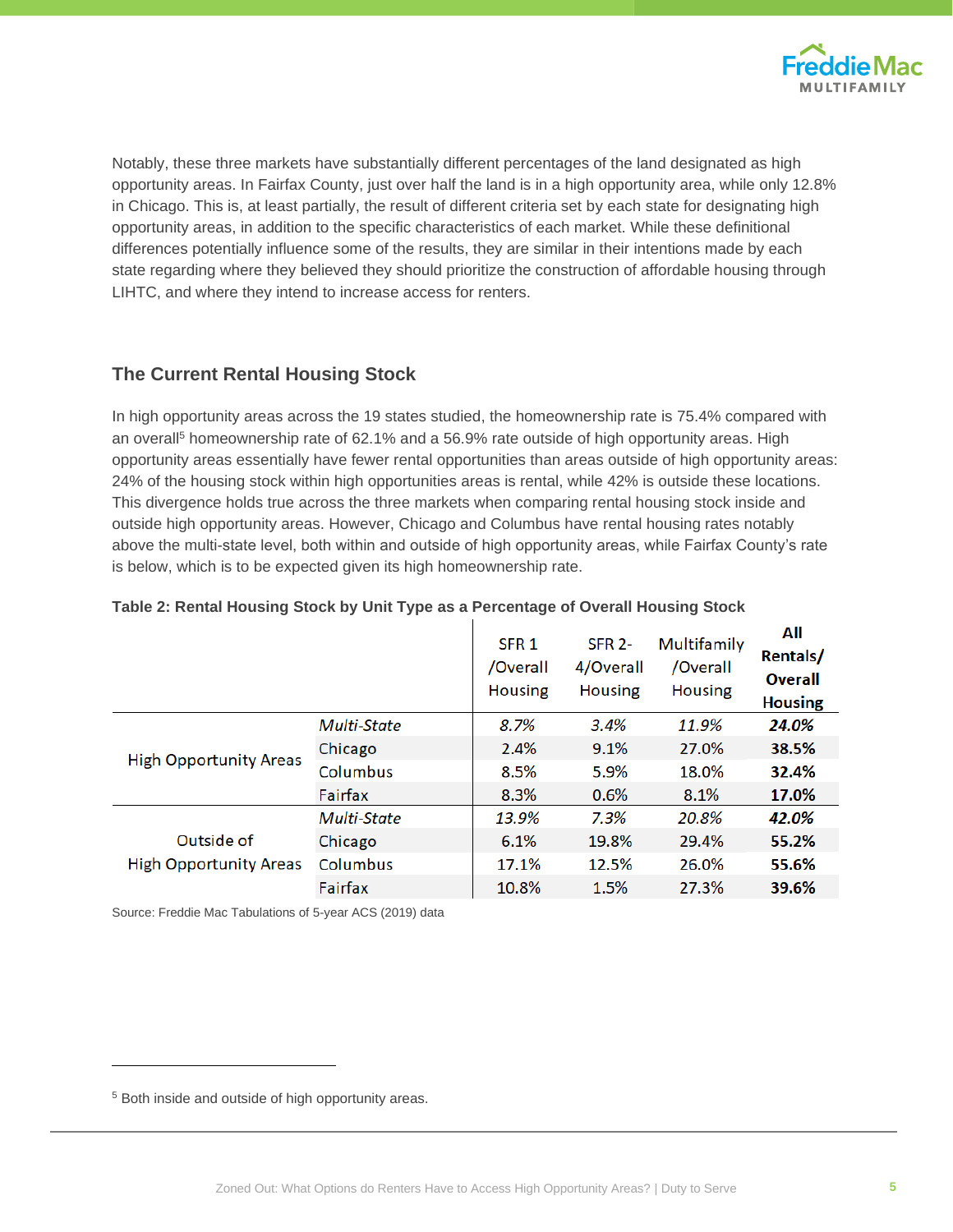

Looking at the breakout of rental housing across the states analyzed, we see the stock is split evenly between SFRs (1-unit and 2-4 units) and multifamily.<sup>6</sup> Among SFRs, there are typically more 1-unit SFR (SFR 1) than 2-4 unit SFR (SFR 2-4) properties. However, this varies when viewed at a local level, as different types of rental housing are more prominent in different markets, and even in different neighborhoods.

|                                        |             | SFR 1/Rental<br><b>Housing</b> | SFR 2-4/Rental<br><b>Housing</b> | <b>MF/Rental Housing</b> |
|----------------------------------------|-------------|--------------------------------|----------------------------------|--------------------------|
|                                        | Multi-State | 36.1%                          | 14.3%                            | 49.5%                    |
| <b>High Opportunity Areas</b>          | Chicago     | 6.3%                           | 23.6%                            | 70.1%                    |
|                                        | Columbus    | 26.2%                          | 18.2%                            | 55.6%                    |
|                                        | Fairfax     | 48.9%                          | 3.6%                             | 47.5%                    |
|                                        | Multi-State | 33.1%                          | 17.4%                            | 49.5%                    |
| Outside of                             | Chicago     | 11.0%                          | 35.8%                            | 53.2%                    |
| <b>High Opportunity Areas Columbus</b> |             | 30.8%                          | 22.4%                            | 46.7%                    |
|                                        | Fairfax     | 27.4%                          | 3.7%                             | 68.9%                    |

### **Table 3: Rental Housing Stock by Unit Type as a Percentage of All Rental Housing<sup>7</sup>**

Source: Freddie Mac Tabulations of 5-year ACS (2019) data

In Chicago, renters in high opportunity areas have substantially more multifamily rental options than SFR options, as multifamily rentals represent approximately 70% of the rental housing stock. SFR options are more concentrated in 2-4 unit properties than 1-unit properties, reflecting both the dense nature of the city and its historical housing stock.

In Columbus, renters in high opportunity areas also have more multifamily rental options than SFR options. Multifamily comprises approximately 56% of rental housing. SFR options are somewhat more concentrated in 1-unit properties than in 2-4 unit properties, reflecting the lower density of Columbus when compared with Chicago.

In Fairfax County, there are relatively fewer rental options in high opportunity areas. Here, the rental stock is composed of slightly more SFRs (1 and 2-4 unit) than multifamily. Fairfax County also has a smaller percentage of SFRs out of its overall housing stock compared with Chicago and Columbus, despite this housing stock having the most single-family homes of the three markets.

When considering the needs of renters, there is often greater focus on multifamily properties and increasing density. Multifamily is important, but it is not the only way to provide rental housing – especially in areas that are typically zoned for single-family homes. In those neighborhoods, SFRs are vital for providing renters access.

<sup>&</sup>lt;sup>6</sup> A very small portion comprises other miscellaneous rental housing types.

<sup>&</sup>lt;sup>7</sup> In this table, we calculate total rental housing as the sum of multifamily and SFR units. It does not include other forms of miscellaneous rental housing, such as boats and recreational vehicles.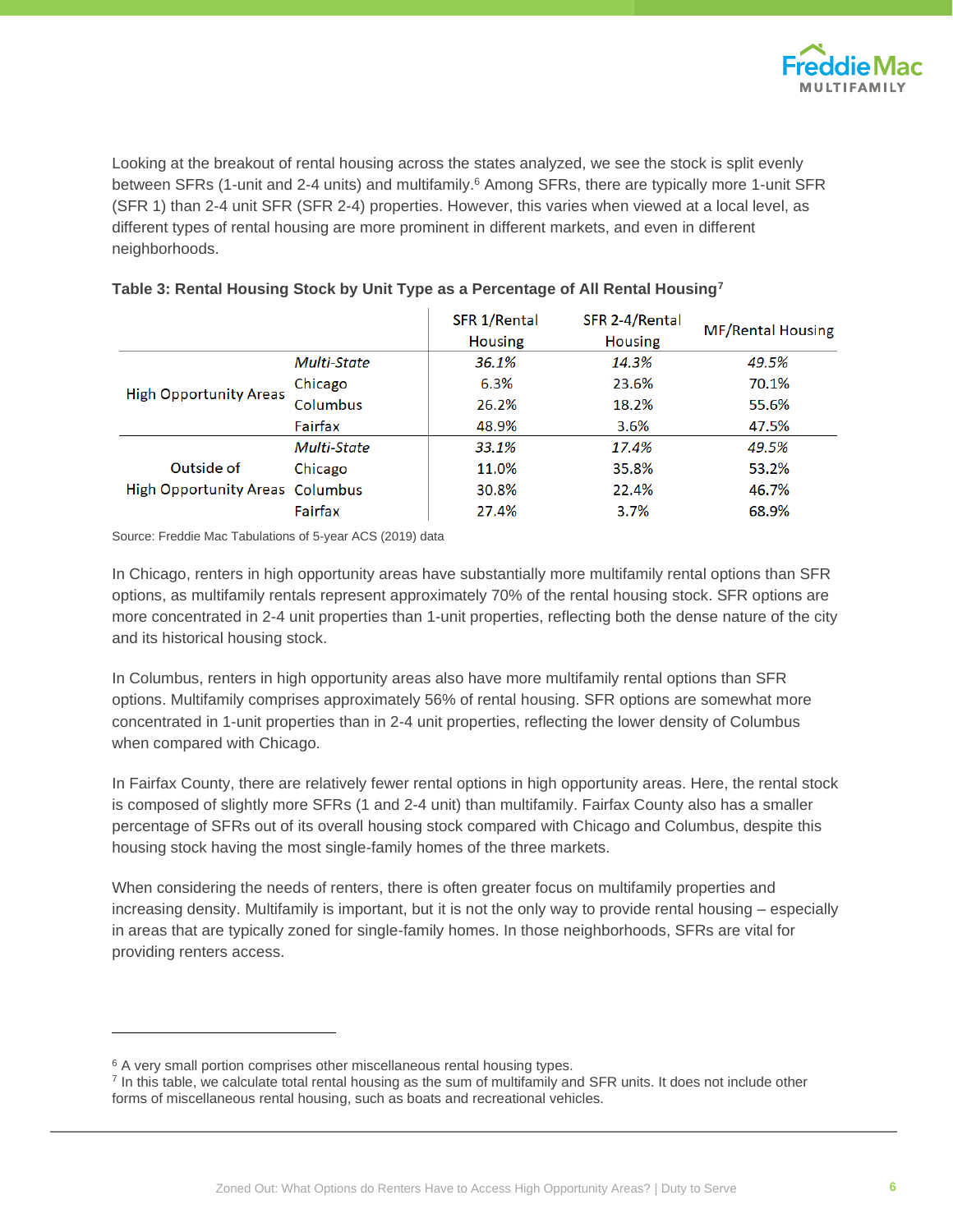

## **The Availability of Affordability**

Affordable rental housing of any variety – SFR or multifamily – is limited in high opportunity areas. Only one-third of rentals are affordable at 80% of AMI, and just 10.7% are affordable at 60% of AMI. By comparison, outside of high opportunity areas, affordable rental housing is far more prevalent: roughly two-thirds of all rental housing is affordable at 80% of AMI and 27% is available at 60% of AMI. While this varies somewhat by market, generally for those making 60% of AMI or less, there are very few affordable rental options available in high opportunity areas. In Chicago, 5.8% of rental units in high opportunity areas are affordable at this level, while in Columbus and Fairfax County, the rates are even lower at 4% and 1.1%, respectively.

## **Table 4: Percent of Rental Units Affordable at 60% and 80% of AMI Inside and Outside of High Opportunity Areas**

|                       | Less than or Equal to 60% of AMI |                                             | Less than or Equal to 80% of AMI |                                             |  |
|-----------------------|----------------------------------|---------------------------------------------|----------------------------------|---------------------------------------------|--|
|                       | <b>High Opportunity Areas</b>    | Outside of<br><b>High Opportunity Areas</b> | <b>High Opportunity Areas</b>    | Outside of<br><b>High Opportunity Areas</b> |  |
| Multi-State           | 10.7%                            | 27.2%                                       | 35.2%                            | 65.3%                                       |  |
| Chicago               | 5.8%                             | 46.6%                                       | 21.5%                            | 81.0%                                       |  |
| Columbus              | 4.0%                             | 54.6%                                       | 60.8%                            | 95.2%                                       |  |
| <b>Fairfax County</b> | 1.1%                             | 6.3%                                        | 48.5%                            | 68.4%                                       |  |

Source: Freddie Mac Tabulations of 5-year ACS (2019) data

Many of the affordable units today are not subject to rent or income restrictions. Because of this, they are at risk of losing affordability if market rents increase faster than incomes or if these unrestricted properties are acquired by buyers whose intention is to increase rents.

The two largest project-based regulatory programs (LIHTC and Section 8) cover just 4.7% of all rental units in high opportunity areas in the multi-state population. In Columbus and Fairfax County, these programs comprise an even smaller percentage of the multifamily units in high opportunity areas compared with the multi-state share. These programs are more prevalent outside of high opportunity areas.

**Table 5: Share of Rental Units with Section 8 and/or LIHTC Restrictions**

| Region                | <b>High Opportunity Areas</b> | Outside of<br><b>High Opportunity Areas</b> | Overall |
|-----------------------|-------------------------------|---------------------------------------------|---------|
| Multi-State           | 4.7%                          | $9.7\%$                                     | 8.9%    |
| Chicago               | 5.0%                          | 10.4%                                       | 9.8%    |
| Columbus              | 2.9%                          | 11.6%                                       | 9.4%    |
| <b>Fairfax County</b> | 3.5%                          | 7.9%                                        | 7.0%    |

Source: Freddie Mac Tabulations of National Housing Preservation Database Data and 5-year ACS (2019) data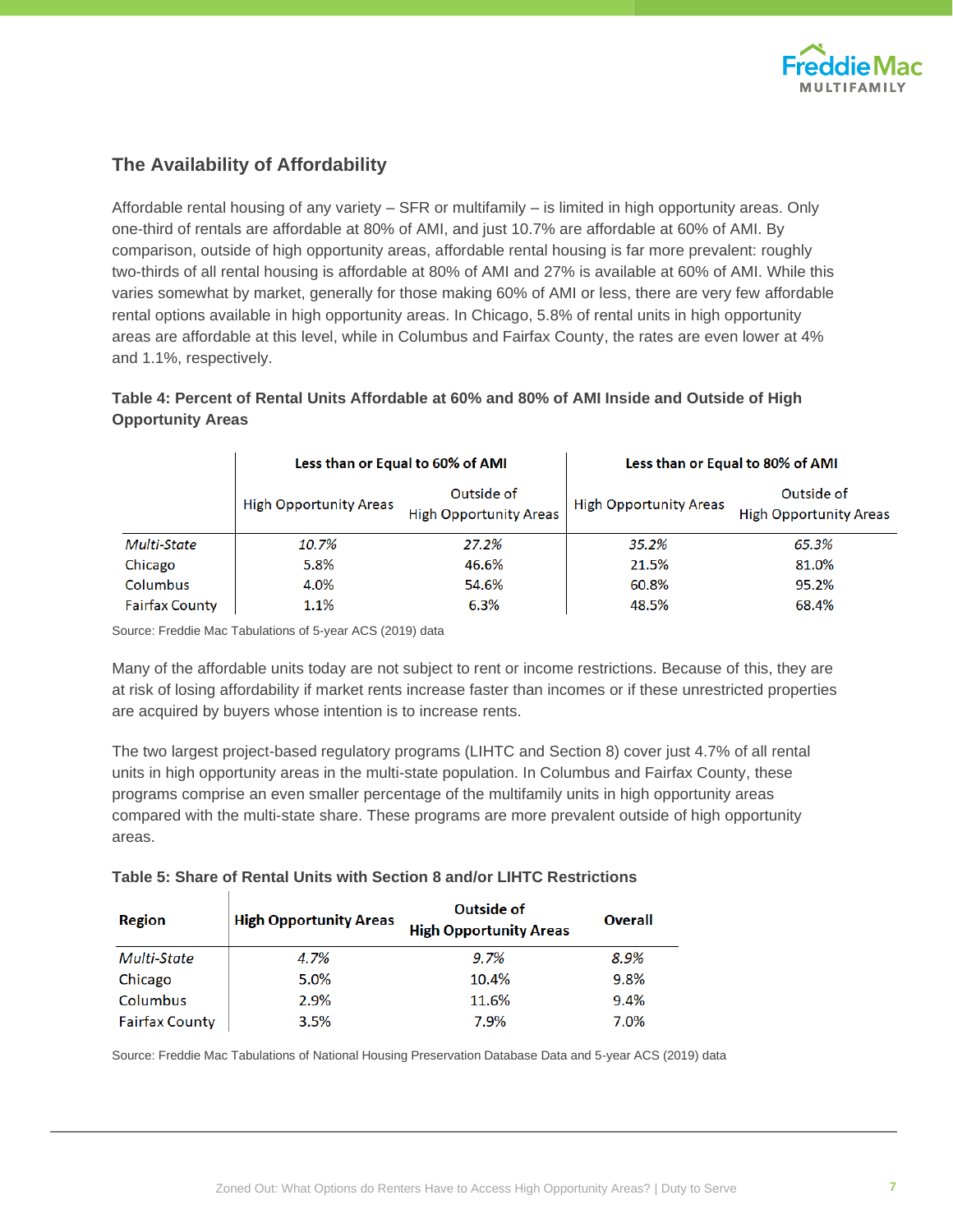

Ultimately, within the existing rental housing stock, high opportunity areas may provide opportunity for renters, but largely for those who can already afford it.

# **Local Zoning and Land Rental Opportunity**

The current housing stock reflects a long history of land use policies and decisions. Historically, zoning ordinances were used to inhibit racial and ethnic minorities from moving into certain neighborhoods, whether through minimum lot size and square footage requirements or limits on building heights.<sup>8</sup> Housing segregation was extended to property types. Multifamily rental properties were often prohibited in predominantly white communities. Apartments were even described as "a parasite" that would lead to the ultimate destruction of neighborhoods by the landmark 1926 Supreme Court case *Village of Euclid v. Ambler Realty* that enabled the locality to establish and enforce zoning ordinances.<sup>9</sup> While much has changed since 1926, the persistent use of zoning to maintain development patterns often results in perpetuation of existing economic and de facto racial segregation.

A variety of efforts in local markets across the country have sought to remediate issues of exclusion. As such, zoning ordinances in place today can be a mix of both contemporary and historical decisions. While much land is already built upon and devoted to uses that have been in place for years, analysis of current zoning gives insight into what housing is allowed today – and what can be built.

Using the zoning ordinances in Chicago, Columbus and Fairfax County in effect at the time of publication, we manually sorted and grouped each zoning district by permitted use and allowed development intensity. Groupings generally encompassed single-family (low density), mid-level housing (medium density),<sup>10</sup> apartment housing, mixed housing<sup>11</sup> and planned development that allowed residential and non-residential districts.<sup>12</sup> For each grouping, we then broke out the percent of land coverage for high opportunity areas and non-high opportunity areas.

In the following sections, we provide a brief overview of how Chicago, Columbus and Fairfax County designed their zoning ordinances and how those ordinances are reflected in the land area devoted to different types of residential uses.

While there are local variations, in these three markets we find that:

- a. Residential land in high opportunity areas is less densely zoned than outside of high opportunity areas – the majority of residentially zoned land is devoted to single family and/or low-density housing, and
- b. High opportunity areas have less non-residential use than non-high opportunity areas.

<sup>8</sup> <https://pubs.aeaweb.org/doi/pdfplus/10.1257/app.20140430>

<sup>&</sup>lt;sup>9</sup> Village of Euclid, Ohio v. Ambler Realty Co., 272 U.S. 365 (1926)

<sup>&</sup>lt;sup>10</sup> Such as townhomes or attached single-family homes.

<sup>&</sup>lt;sup>11</sup> Such as downtown districts or mixed business and residential districts.

<sup>&</sup>lt;sup>12</sup> Generally included areas zoned for industrial uses, parks and open space, transportation, and many others.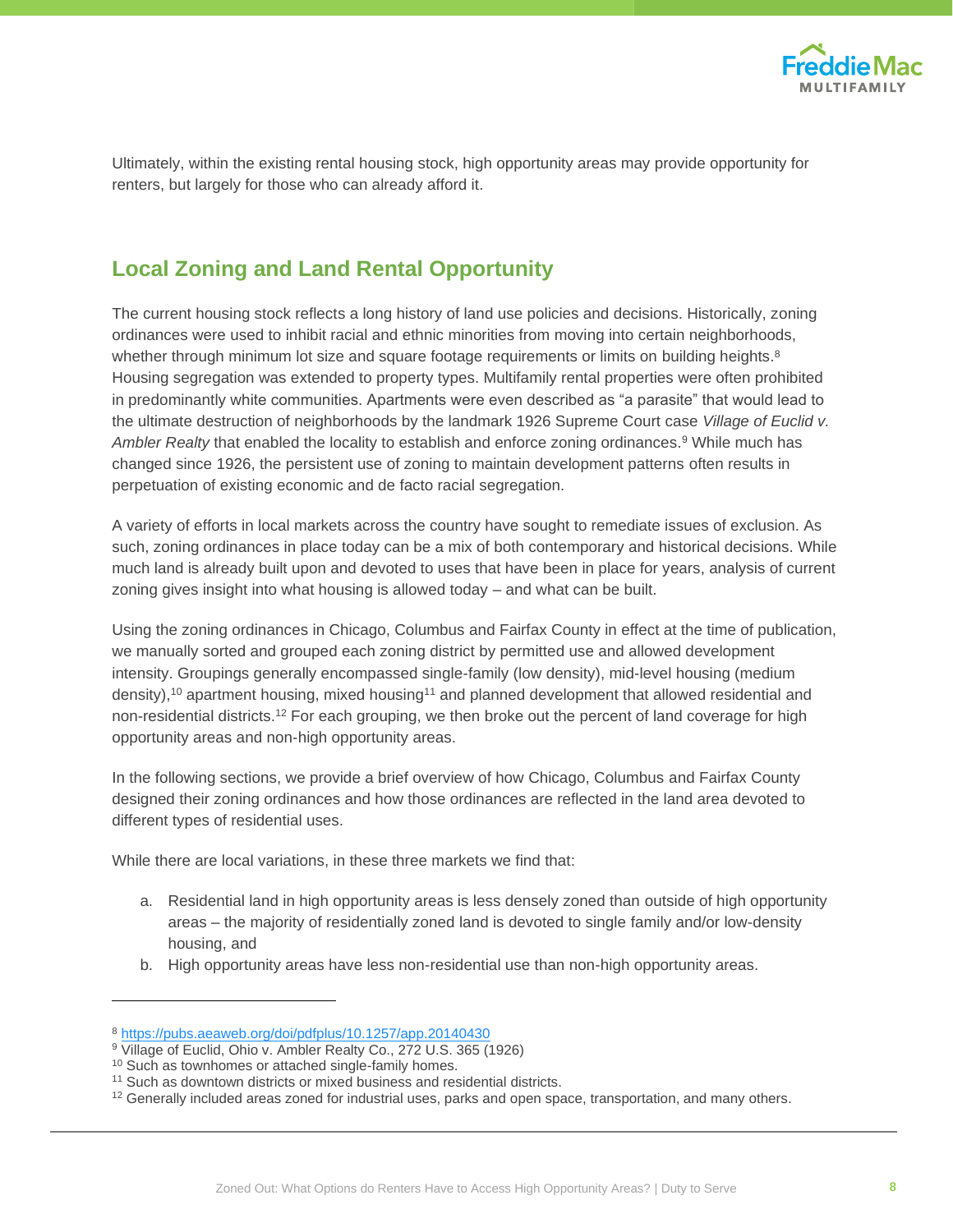

#### **1. Chicago**

#### *Zoning in Chicago*

Typical of many zoning ordinances, the Chicago zoning ordinance<sup>13</sup> details various specifications for structures built in certain areas. These specifications include maximum height, minimum lot area, density (minimum lot area per unit), floor-to-area ratio, side setbacks, front-yard setbacks, backyard setbacks, among many other more nuanced factors.

Most zoning ordinances also have each zone's permitted land use broken out as permitted, special use or prohibited, and tend to include districts designated for different land uses, such as business, residential or downtown. Within these broad designations, there are specific variations. For example, some business districts do allow residential units above the ground floor, such as Chicago's B2 district.

The distribution of zoning districts varies considerably by high opportunity area and non-high opportunity area regions. In both cases, the majority of land designated for residential use is zoned for single-family homes, however this is more prevalent in high opportunity areas, where 86.9% of residentially zoned land (excluding largely non-residential use zones) is devoted to single family. Outside of high opportunity areas, 76.5% of residential zoning is devoted to single family.

| <b>District</b>                                 | % of Land in<br><b>High Opportunity</b> | % of Land Outside<br><b>High Opportunity</b> |
|-------------------------------------------------|-----------------------------------------|----------------------------------------------|
|                                                 | <b>Areas</b>                            | <b>Areas</b>                                 |
| RS: Residential Single Family                   | 60.51%                                  | 38.03%                                       |
| RT: Residential Two-Flat, Townhomes, Multi-Unit | 4.73%                                   | 8.29%                                        |
| <b>RM: Residential Multi-Unit</b>               | 1.64%                                   | 3.35%                                        |
| DX: Downtown Mixed-Use                          | 2.22%                                   | 0.39%                                        |
| <b>DR: Downtown Residential</b>                 | 0.30%                                   | 0.03%                                        |
| B2: Neighborhood Mixed-Use                      | 0.17%                                   | 0.20%                                        |
| Largely non-Residential Use Zones               | 30.43%                                  | 49.71%                                       |
| Overall                                         | 100.0%                                  | 100.0%                                       |

#### **Table 6: Chicago – Distribution of Land by Type of Zoning District in Chicago<sup>14</sup>**

Additionally, high opportunity areas have much more downtown mixed-use area and far less nonresidentially<sup>15</sup> zoned area. By comparison, nearly half of the land outside of high opportunity areas is devoted to non-residential uses, while only 30% of high opportunity areas comprise this land use.

<sup>13</sup> Municipal Code of Chicago. Last updated June 25, 2021.

<sup>14</sup> <https://data.cityofchicago.org/Community-Economic-Development/Boundaries-Zoning-Districts-current-/7cve-jgbp>

<sup>&</sup>lt;sup>15</sup> These zones include but are not limited to certain business and downtown districts, and all commercial, manufacturing, transportation and parks districts. All business districts, C1 and C2 districts *do* allow down units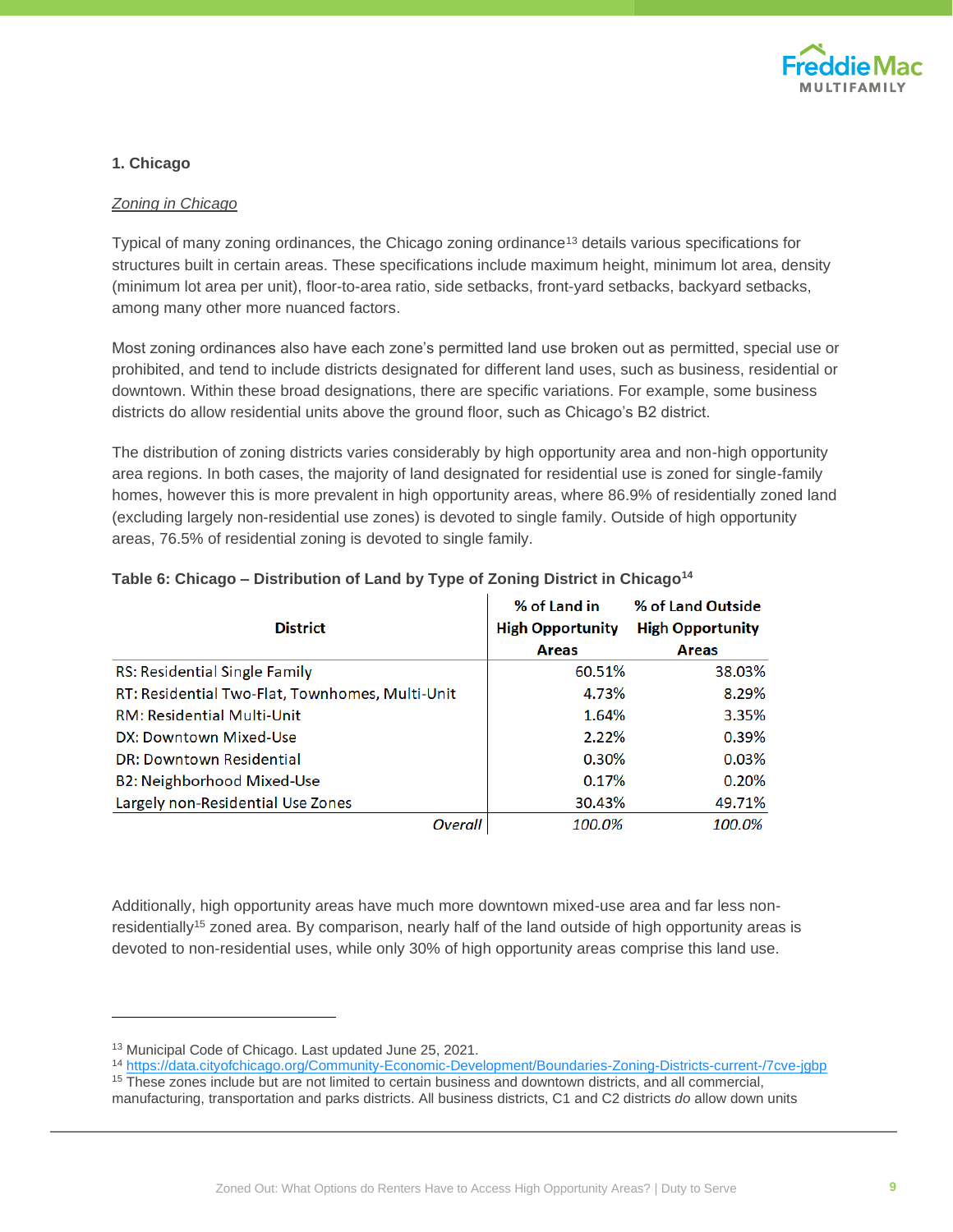

#### **2. Columbus**

#### *Zoning in Columbus*

Analysis of Columbus' zoning ordinance<sup>16</sup> suggests flexibility in some zoning requirements, especially height restrictions. For most zone districts, the ordinance has recommended height maximums that serve almost as starting points or default limits; however, namely for apartment residential zones, the maximum heights are ultimately decided at the time the area is zoned, not per the ordinance. Per correspondence with the city zoning office,<sup>17</sup> these height assignments depend largely on the specific circumstance of the area being zoned, e.g., whether the area is more urban or suburban. On top of the fluid height assignments, the Columbus ordinance allows individual building exceptions in 35- or 60-foot height districts: The ordinance allows an additional one foot in height above the maximum for every two feet the building is further set back from all setback lines.<sup>18</sup> For 110- or 200-foot height districts, the ordinance allows an additional two feet in height above the maximum for every one foot the building is further set back from all setback lines (Section 3309.142).<sup>19</sup>

In Columbus, all residential areas comprise similar proportions of both high opportunity area and non-high opportunity areas. Unlike in Chicago, where high opportunity areas had a clearly higher percentage of land devoted to single-family residential, in Columbus the distribution is relatively even between both single-family and multifamily allowances. An estimated 40.5% of high opportunity areas are zoned for low density single family, while 38.8% of non-high opportunity area land is zoned for low-density single family.

<sup>(</sup>above the ground floor), but only B2 allows most other types of more typical housing and is therefore counted as mostly allowing residential for the purpose of this table.

<sup>&</sup>lt;sup>16</sup> A Codification of the General Ordinances of the City of Columbus, Ohio. Last updated March 8, 2021.

<sup>17</sup> Correspondence as of 10/13/2021.

<sup>&</sup>lt;sup>18</sup> For apartment and residential zones.

 $19$  To simplify analysis, Limited overlays ("L") are treated the same as the zones they overlay. For example, LAR1 is treated as AR1.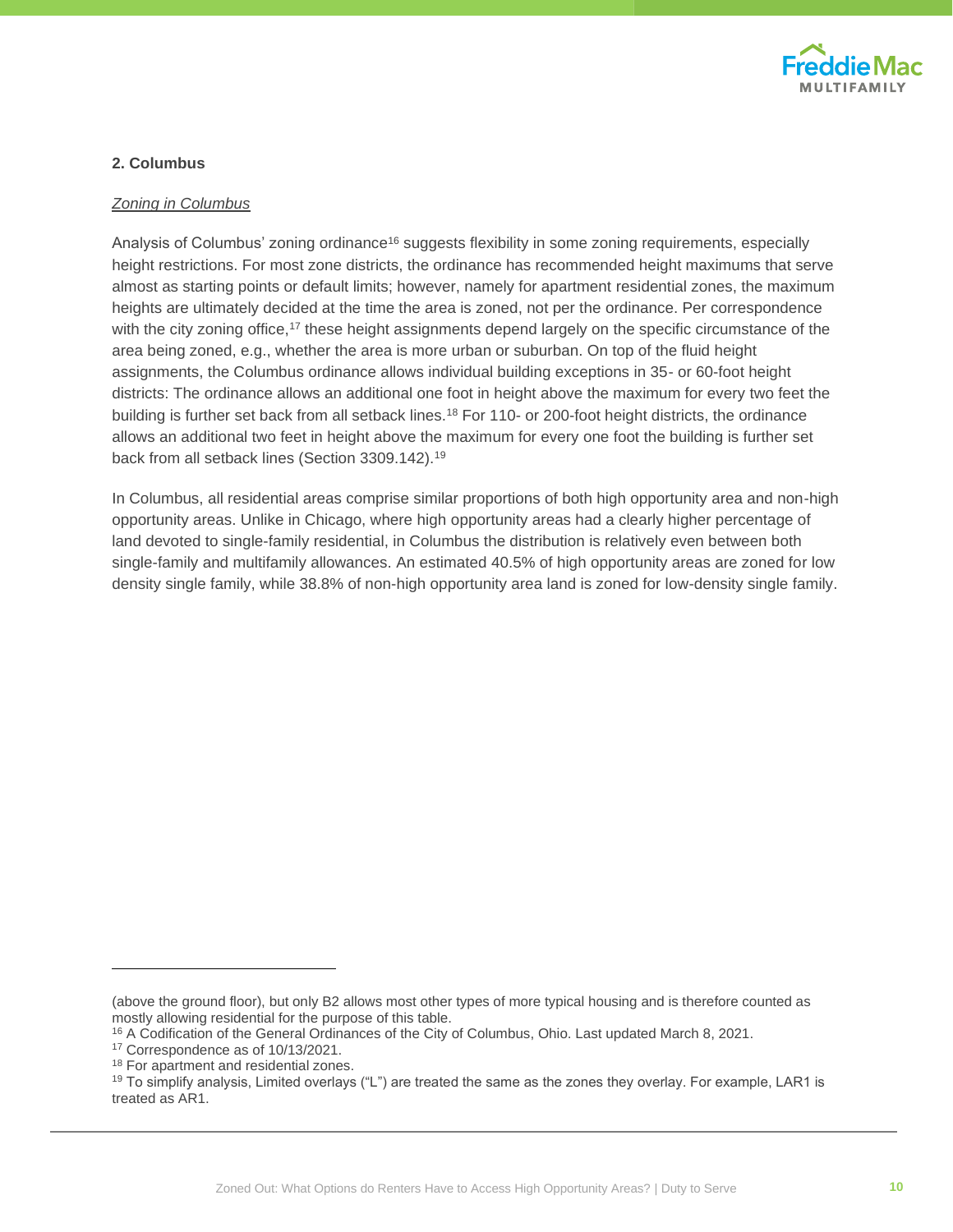

| <b>District</b>                                       | % of Land in | % of Land Outside                                    |
|-------------------------------------------------------|--------------|------------------------------------------------------|
|                                                       |              | <b>High Opportunity Areas</b> High Opportunity Areas |
| <b>SF: Rural</b>                                      | 10.34%       | 10.52%                                               |
| <b>SF: non-Rural</b>                                  | 30.18%       | 28.26%                                               |
| Mid-Level Residential (1-4 Families)                  | 2.12%        | 5.35%                                                |
| AR: Apartment Residential                             | 12.45%       | 10.66%                                               |
| <b>MHP: Manufactured Home Park</b>                    | 0.00%        | 0.13%                                                |
| C: Commercial (allows Residential)                    | 9.07%        | 4.04%                                                |
| PUD: Planned Unit Development (and Planned Community) | 14.49%       | 4.23%                                                |
| TND (NE, NG, NC, TC)                                  | 2.59%        | 0.71%                                                |
| DD: Downtown Districts (including EFD)                | 0.00%        | 1.91%                                                |
| Largely non-Residential Use Zones                     | 18.76%       | 34.20%                                               |
| <b>Overall</b>                                        | 100.0%       | 100.0%                                               |

#### **Table 7: Columbus – Distribution of Land by Type of Zoning District<sup>20</sup>**

There is more non-residential zoning outside of high opportunity areas, however high opportunity areas having a larger percentage of land devoted to Planned Unit Development (PUD) districts. These PUD districts are "designed to allow the greatest flexibility of land and site design... employing any type of housing in any combination at low densities, fitted to various measures of land use intensity including dwelling unit density" to help make available "practical benefits and amenities available under traditional zoning districts." These districts allow single-family and apartment housing, so long as they meet the minimum density requirements – which are high. The least dense housing in a PUD district must be a minimum of 5,400 square feet per dwelling unit, identical to the average non-rural single-family density zoning of approximately 5,400 square feet per dwelling unit. The average density for apartment zones is far less: 1,800 square feet (which would be even lower if including apartment zones without any density restriction). This density minimum suggests it would be difficult to build apartments. If PUDs generally favor single-family homes, then the area of land devoted to, or at least allowing, single family would be considerably higher within high opportunity areas than outside.

<sup>20</sup> [https://opendata.columbus.gov/datasets/base-zoning-districts/explore?location=39.982231%2C-](https://opendata.columbus.gov/datasets/base-zoning-districts/explore?location=39.982231%2C-82.990871%2C11.00)[82.990871%2C11.00](https://opendata.columbus.gov/datasets/base-zoning-districts/explore?location=39.982231%2C-82.990871%2C11.00)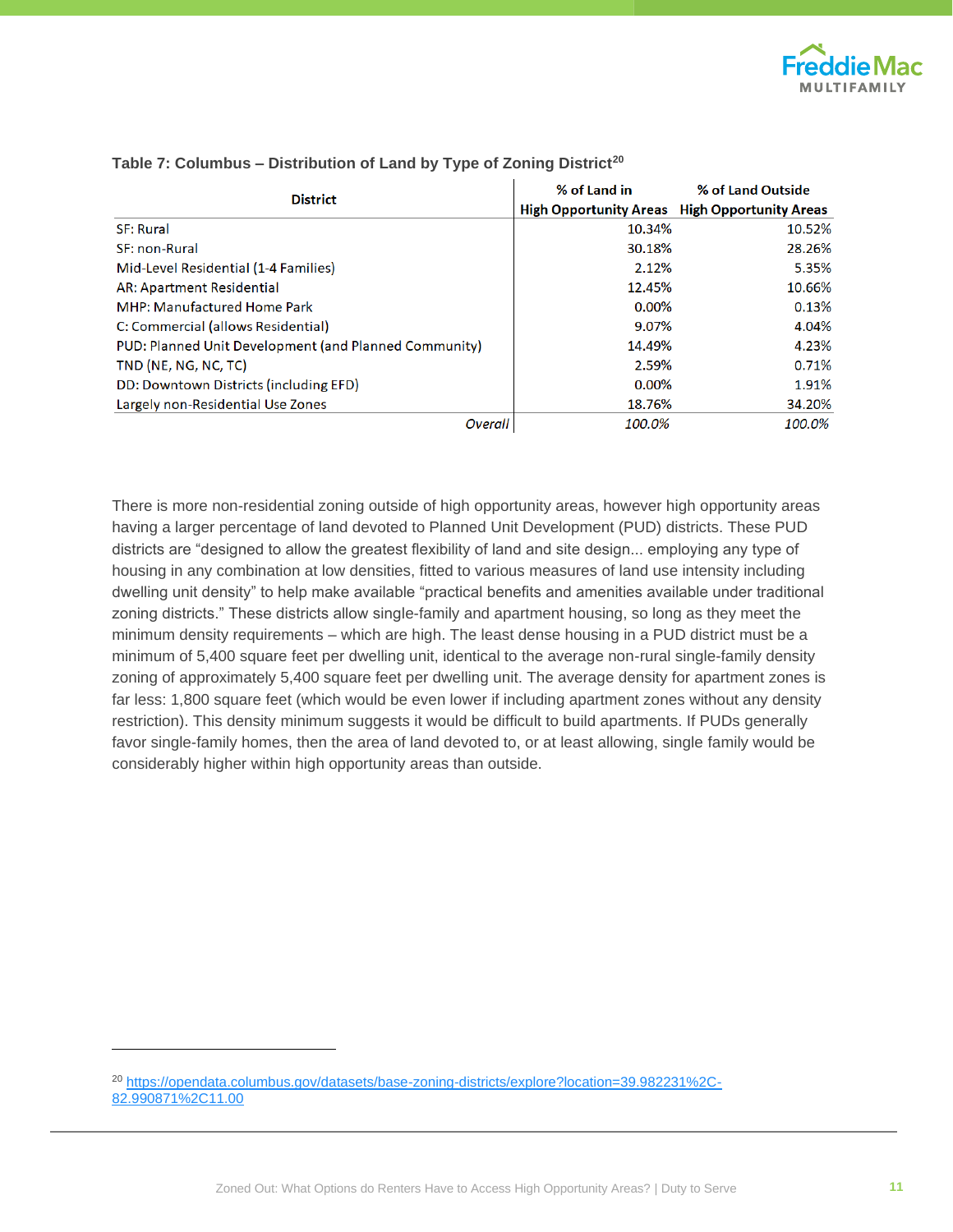

#### **3. Fairfax County**

#### *Zoning in Fairfax County*

Fairfax County's zoning ordinance<sup>21</sup> has several noteworthy elements that encourage affordable housing and density. Residential zones R-2 and higher have a different set of zoning requirements for affordable dwelling units and non-affordable dwelling units. These different standards allow for higher density development of affordable units via higher dwelling unit per acre maximums, higher maximum height allowances, lower lot area minimums and lower setback minimums. While zoning ordinances for Chicago and Columbus offer similar density allowances, Fairfax County's affordable breakout was more prominent and tailored to each zone type.

Fairfax County also encourages mixed-use properties near transit. This incentive can be found, for example, in one of the objectives of the Planned Tysons Corner Urban District (PTC), a priority district for the county that brings together offices, transit, commercial and high-density residential to "contribute to a tiered intensity of development having the highest intensities located closest to the transit stations..."<sup>22</sup>

Though the ordinance provides clear incentives for affordable and mixed-use housing in these ways, much of the land is devoted to lower density residential, as is to be expected for a relatively large suburban county. To summarize the ordinance, we group the Fairfax County zone districts into Low, Medium and High Density residential for planned and non-planned development districts (*Table 8).* In high opportunity areas, 90% of the land area is zoned for low-density single family, whereas 83% of nonhigh opportunity areas are zoned the same way. If planned development (low) were included, then that would increase to 96% of land in high opportunity areas and 88% in non-high opportunity areas.

| <b>District</b>                                              | % of Land in | % of Land Outside                                    |  |  |
|--------------------------------------------------------------|--------------|------------------------------------------------------|--|--|
|                                                              |              | <b>High Opportunity Areas</b> High Opportunity Areas |  |  |
| R-A,-C,-E,-1 to -4, MHP: Single-Family Detached, Low Density | 79.64%       | 70.31%                                               |  |  |
| R-5 to -12: Single-Family Dettached/Attached, Medium Density | 1.99%        | 3.70%                                                |  |  |
| R-16 to -30: Apartment & SF-Attached, High Density           | 0.26%        | 2.18%                                                |  |  |
| Planned Development (Low): PDH-1 to -4                       | 6.12%        | 4.19%                                                |  |  |
| Planned Development (Medium): PDH-5 to -12                   | 1.04%        | 1.97%                                                |  |  |
| Planned Development (High): PDH-16 to -40, PTC, PRM          | 0.40%        | 1.35%                                                |  |  |
| Largely non-Residential Use Zones                            | 10.56%       | 16.30%                                               |  |  |
| <b>Overall</b>                                               | 100.0%       | 100.0%                                               |  |  |

#### **Table 8: Fairfax County – Distribution of Land by Type of Zoning District<sup>23</sup>**

<sup>21</sup> Fairfax County Zoning Ordinance. Last updated March 23, 2021.

<sup>22</sup> Fairfax County Zoning Ordinance. Last updated March 23, 2021.

<sup>23</sup> [https://data-fairfaxcountygis.opendata.arcgis.com/datasets/zoning/explore?location=38.839771%2C-](https://data-fairfaxcountygis.opendata.arcgis.com/datasets/zoning/explore?location=38.839771%2C-77.289450%2C11.00)[77.289450%2C11.00](https://data-fairfaxcountygis.opendata.arcgis.com/datasets/zoning/explore?location=38.839771%2C-77.289450%2C11.00)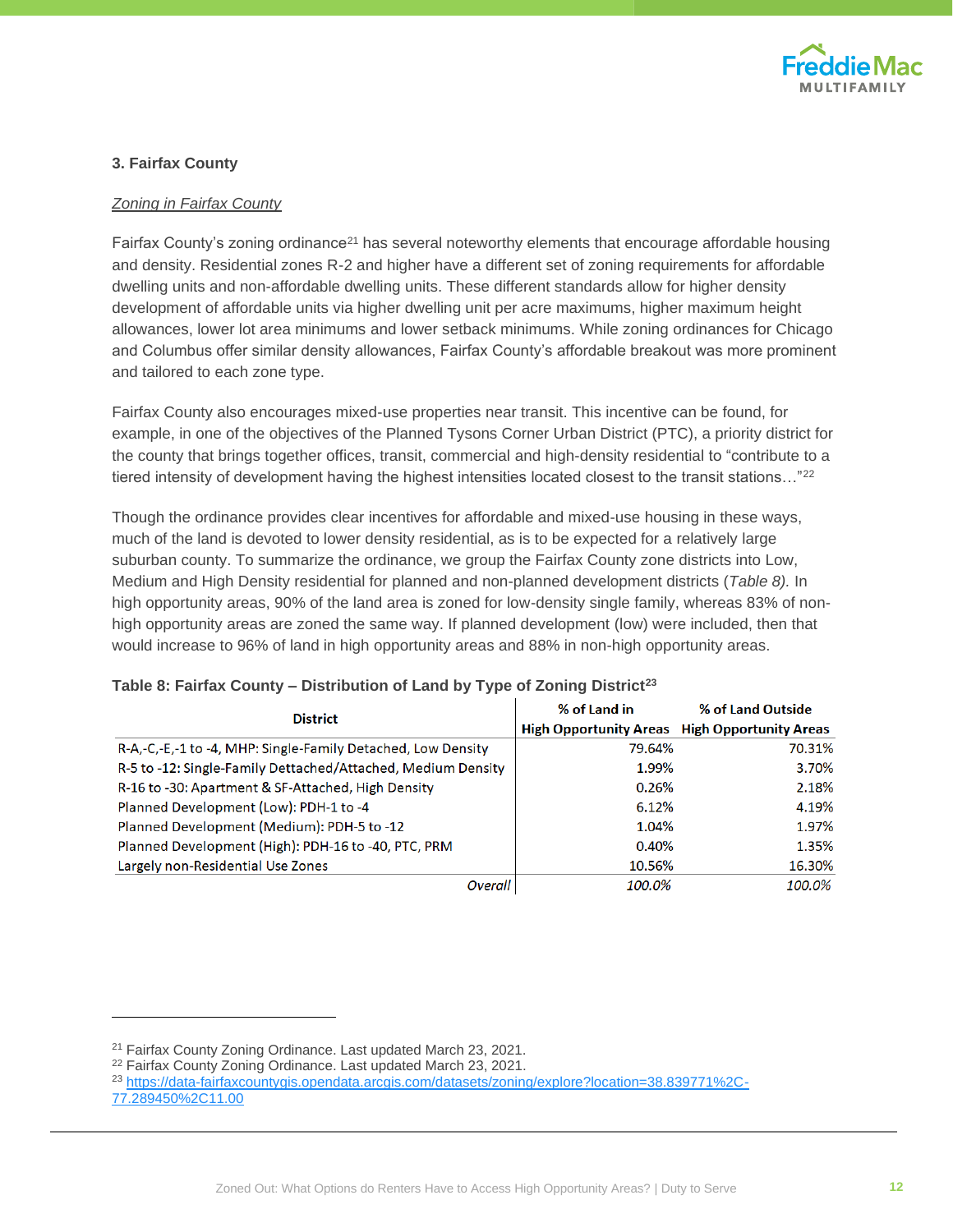

As was the case for the other two markets, we also see there is more non-residential use outside of high opportunity areas for Fairfax County. The medium density housing comprises a small area of the county overall but appears slightly more common outside of high opportunity areas. This significantly greater portion of area devoted to single family is reflected in the overall housing stock, which had the lowest level of multifamily rental housing among the metros studied.

# **Are There Emerging Opportunities for Renters in the Near Term?**

While SFRs provide a viable housing option, the vast majority of new rental housing units being constructed are among multifamily properties. Per the Harvard Joint Center for Housing Studies, only 4% of new single-family housing starts are intended for renting.<sup>24</sup> Therefore, we focus on new multifamily properties, to see trends more clearly in the deliberate creation of rental housing.<sup>25</sup>

We examined the number of multifamily units being built, permitted or proposed from 2014-2019 (*Table 9*). In order to provide insight into the prevalence of the existing rental housing, we break this analysis down by homeownership rates to get a better sense of whether new rentals are being built where rental housing is already prevalent. Across the 19 states analyzed, we find that new multifamily units are being built at a slightly higher rate (relative to the current inventory of rental housing stock) in high opportunity areas than outside of high opportunity areas.

Within high opportunity areas, new or proposed units are broadly distributed across areas of varying homeownership rates. Outside of high opportunity areas, however, most new units are sited in areas that are already largely devoted to rental housing, given the high share of new or proposed multifamily units in low homeownership areas.

<sup>24</sup><https://www.jchs.harvard.edu/blog/young-families-and-growing-number-new-single-family-rentals>

<sup>&</sup>lt;sup>25</sup> Here we use Reis new construction pipeline data to understand the prevalence of multifamily construction, which typically caters to larger, institutional property types with 40 or more units, except for some markets down to 20 or more units. As a result, this may not accurately capture smaller multifamily properties in their entirety due to data limitations. In comparing this with ACS multifamily data, which encompasses properties with 5+ units, we use it as a proxy to analyze new multifamily construction by locale.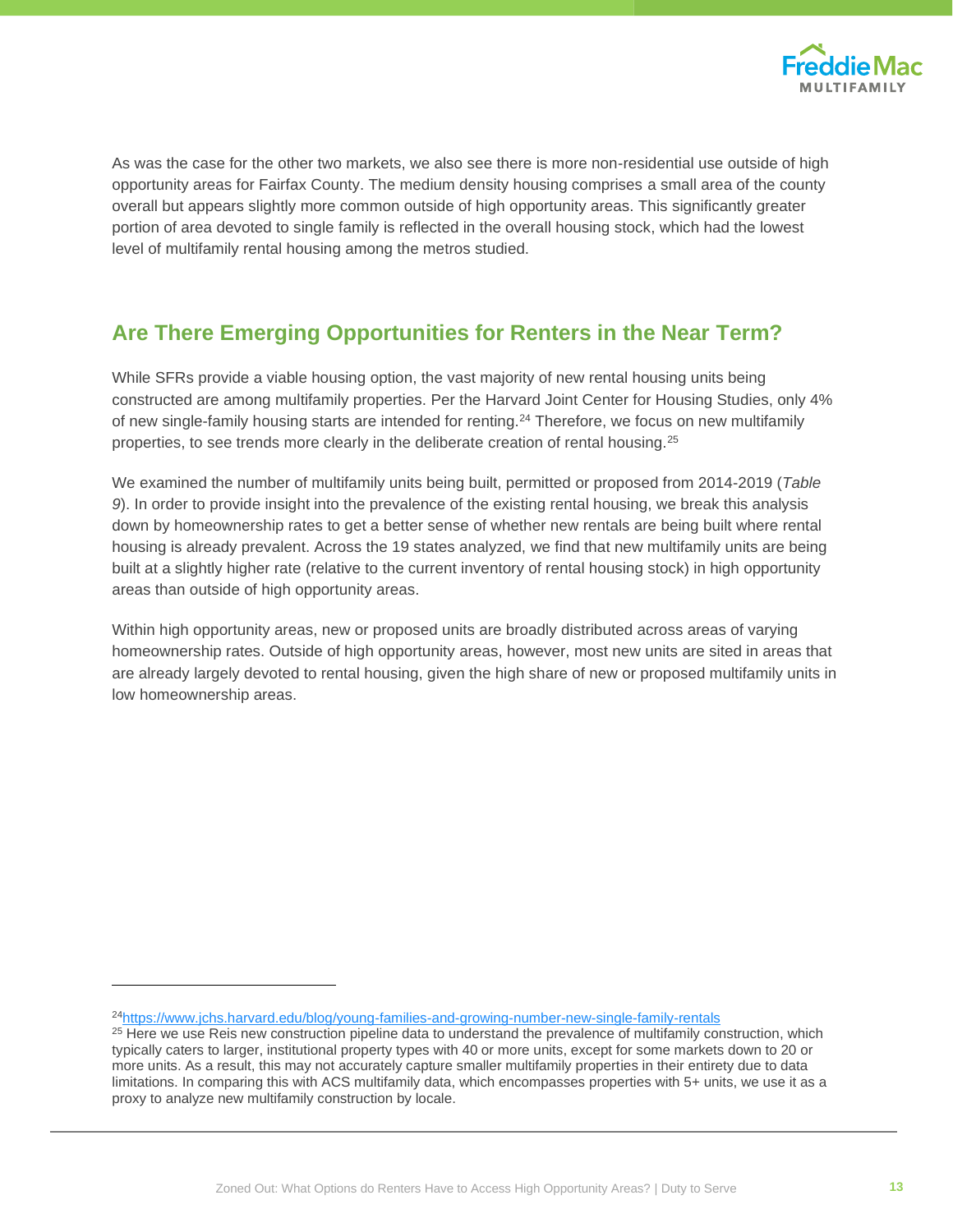

**Table 9: Multi-State – Recent and Upcoming Multifamily Rental Units Within and Outside of High Opportunity Areas** 

|                             |                                                          | <b>High Opportunity Areas</b>             |                                                          | <b>Outside of High Opportunity Areas</b>  |
|-----------------------------|----------------------------------------------------------|-------------------------------------------|----------------------------------------------------------|-------------------------------------------|
| <b>Homeownership Levels</b> | <b>MF Upcoming</b><br><b>Units/Total Rental</b><br>Units | <b>Share of Total New</b><br><b>Units</b> | <b>MF Upcoming</b><br>Units/Total Rental<br><b>Units</b> | <b>Share of Total New</b><br><b>Units</b> |
| $>= 80\%$                   | 13.61%                                                   | 19.01%                                    | 10.84%                                                   | 6.24%                                     |
| $60 < 80\%$                 | 7.61%                                                    | 26.37%                                    | 5.04%                                                    | 9.93%                                     |
| $40 < 60\%$                 | 11.56%                                                   | 24.02%                                    | 5.74%                                                    | 17.26%                                    |
| $20 < 40\%$                 | 21.18%                                                   | 25.36%                                    | 8.03%                                                    | 32.74%                                    |
| $< 20\%$                    | 20.83%                                                   | 5.24%                                     | 17.23%                                                   | 33.83%                                    |
| <b>Overall</b>              | 12.0%                                                    |                                           | 8.3%                                                     |                                           |

Source: Freddie Mac Tabulations Regional Economic Information System (Reis) data and 5-year ACS (2019) data

Looking at Chicago, Columbus and Fairfax County, we see some variations, as well as some initial evidence suggesting that high opportunity areas are seeing a relatively greater increase in multifamily units compared with locations outside of high opportunity areas.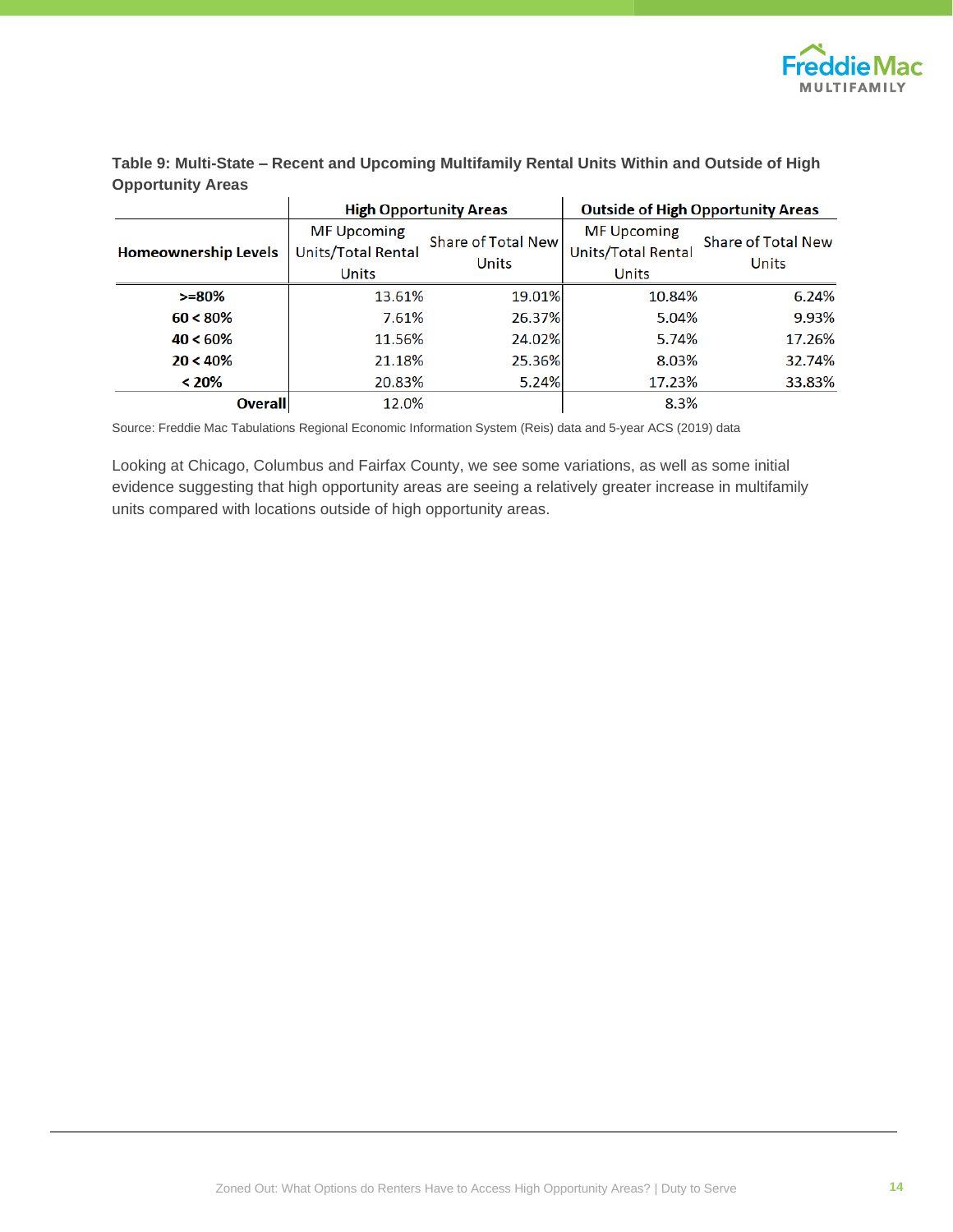

#### **1. Chicago**

In Chicago, apartments permitted or built from 2014-2019 represent 9.4% of all the rental housing stock. The growth of new units<sup>26</sup> within high opportunity areas is 23.1% versus outside of high opportunity areas at 8.2%.

|                          | <b>TITLE CONTINUES TO ANDERS</b> | Considered in the Company of the America                                                    |  |
|--------------------------|----------------------------------|---------------------------------------------------------------------------------------------|--|
| <b>Opportunity Areas</b> |                                  |                                                                                             |  |
|                          |                                  | Table 10: Chicago – Recent and Upcoming Multifamily Rental Units Within and Outside of High |  |

|                             | <b>High Opportunity Areas</b>                            |                                           |                                                                 | <b>Outside of High Opportunity Areas</b>  |
|-----------------------------|----------------------------------------------------------|-------------------------------------------|-----------------------------------------------------------------|-------------------------------------------|
| <b>Homeownership Levels</b> | <b>MF Upcoming</b><br>Units/Total Rental<br><b>Units</b> | <b>Share of Total New</b><br><b>Units</b> | <b>MF Upcoming</b><br><b>Units/Total Rental</b><br><b>Units</b> | <b>Share of Total New</b><br><b>Units</b> |
| $>= 80\%$                   | 0.54%                                                    | 0.13%                                     | 10.84%                                                          | 1.54%                                     |
| $60 < 80\%$                 | 2.56%                                                    | 2.92%                                     | 5.04%                                                           | 5.02%                                     |
| $40 < 60\%$                 | 29.82%                                                   | 58.78%                                    | 5.74%                                                           | 20.89%                                    |
| $20 < 40\%$                 | 33.73%                                                   | 38.16%                                    | 8.03%                                                           | 60.89%                                    |
| < 20%                       |                                                          | 0.00%                                     | 17.23%                                                          | 11.66%                                    |
| <b>Overall</b>              | 23.1%                                                    |                                           | 8.2%                                                            |                                           |

Source: Freddie Mac Tabulations Reis data and 5-year ACS (2019) data

In high opportunity areas, the largest share (58.78%) of newly permitted and constructed units is located where there is a relatively even mix of renters and owners – with a homeownership rate between 40% and 60%. Nearly all the remaining new units are located in areas with a lower homeownership rate, between 20%-40%. In both these brackets, new units represent a sizable share of all of the rental housing.

Outside of high opportunity areas, the newer units appear more in areas with an even higher concentration of renters. Over 70% of new units are located in areas where the homeownership rate is under 40%.

<sup>&</sup>lt;sup>26</sup> Growth of new units is calculated as new multifamily units divided by total rental units.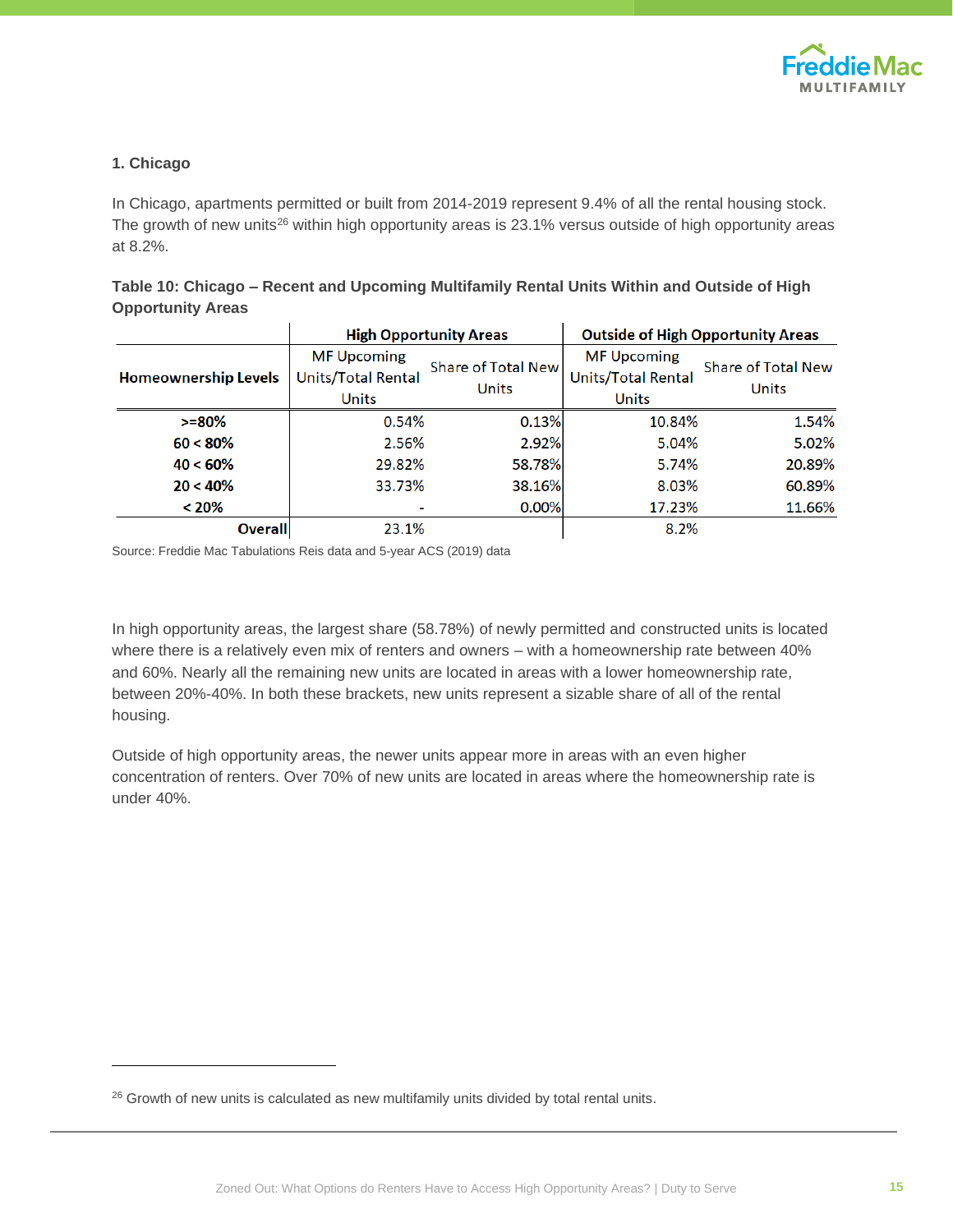

#### **2. Columbus**

In Columbus, apartments permitted or built from 2014-2019 represent 13.1% of all the rental housing stock. The relative share of new units follows a similar pattern to Chicago, with a higher growth rate in high opportunity areas (28.1%) versus outside of high opportunity areas (9.6%).

|                             |                                                   | <b>High Opportunity Areas</b>      | <b>Outside of High Opportunity Areas</b>                 |                                           |
|-----------------------------|---------------------------------------------------|------------------------------------|----------------------------------------------------------|-------------------------------------------|
| <b>Homeownership Levels</b> | <b>MF Upcoming</b><br>Units/Total Rental<br>Units | <b>Share of Total New</b><br>Units | <b>MF Upcoming</b><br>Units/Total Rental<br><b>Units</b> | <b>Share of Total New</b><br><b>Units</b> |
| $>= 80\%$                   | 32.63%                                            | 13.64%                             | 8.28%                                                    | 1.47%                                     |
| $60 < 80\%$                 | 19.17%                                            | 22.56%                             | 2.55%                                                    | 3.13%                                     |
| $40 < 60\%$                 | 27.41%                                            | 42.68%                             | 3.46%                                                    | 9.87%                                     |
| $20 < 40\%$                 | 48.80%                                            | 21.13%                             | 9.92%                                                    | 37.48%                                    |
| $< 20\%$                    |                                                   | $0.00\%$                           | 19.97%                                                   | 48.05%                                    |
| <b>Overall</b>              | 28.1%                                             |                                    | 9.6%                                                     |                                           |

| Table 11: Columbus – Recent and Upcoming Multifamily Rental Units Within and Outside of High |  |  |
|----------------------------------------------------------------------------------------------|--|--|
| <b>Opportunity Areas</b>                                                                     |  |  |

Source: Freddie Mac Tabulations Reis data and 5-year ACS (2019) data

In high opportunity areas, new units are distributed across locations with varying homeownership levels, not just in areas where rental housing is already common. In areas with homeownership rates over 80%, new multifamily units represent 32.63% of all the rental housing in those census tracts.

Outside of high opportunity areas, new multifamily properties are being built largely in areas with the lowest homeownership rates, further concentrating multifamily rental housing in these areas where it already exists.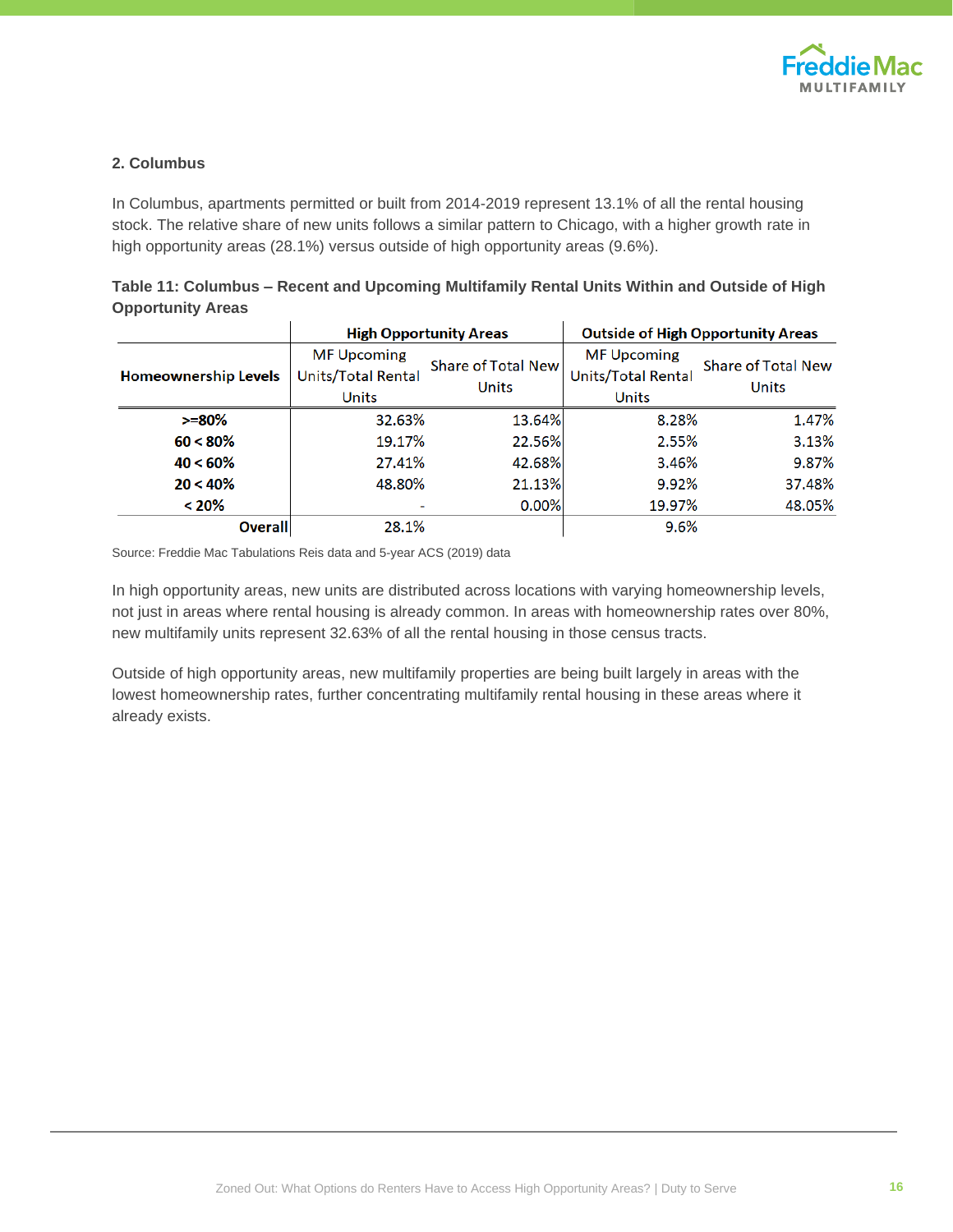

#### **3. Fairfax County**

As is the case in Chicago and Columbus, new multifamily units in Fairfax County represent a meaningful share of the total rental housing stock. Fairfax County apartments permitted or built from 2014-2019 represent 24.8% of all the rental housing stock. Relative growth of new units was somewhat higher within high opportunity areas (32.5%) versus outside of high opportunity areas (24.8%).

|                             | <b>High Opportunity Areas</b>                                   |                                    | <b>Outside of High Opportunity Areas</b>                        |                                           |
|-----------------------------|-----------------------------------------------------------------|------------------------------------|-----------------------------------------------------------------|-------------------------------------------|
| <b>Homeownership Levels</b> | <b>MF Upcoming</b><br><b>Units/Total Rental</b><br><b>Units</b> | <b>Share of Total New</b><br>Units | <b>MF Upcoming</b><br><b>Units/Total Rental</b><br><b>Units</b> | <b>Share of Total New</b><br><b>Units</b> |
| $>= 80\%$                   | 58.27%                                                          | 80.94%                             | 74.32%                                                          | 9.84%                                     |
| $60 < 80\%$                 | 12.38%                                                          | 12.45%                             | 4.19%                                                           | 1.88%                                     |
| $40 < 60\%$                 | 0.00%                                                           | 0.00%                              | 0.00%                                                           | 51.07%                                    |
| $20 < 40\%$                 | 11.02%                                                          | 6.61%                              | 1.99%                                                           | 20.93%                                    |
| $< 20\%$                    |                                                                 | 0.00%                              |                                                                 | 16.28%                                    |
| <b>Overall</b>              | 32.5%                                                           |                                    | 24.8%                                                           |                                           |

**Table 12: Fairfax County – Recent and Upcoming Multifamily Rental Units Within and Outside of High Opportunity Areas**

Source: Freddie Mac Tabulations Reis data and 5-year ACS (2019) data

Within high opportunity areas, the overwhelming majority of new multifamily units (80.4%) are located in areas with high homeownership rates, suggesting that new rental housing development deviates from the housing stock and existing patterns of ownership and rentership.

Outside of high opportunity areas, more new units appeared in lower homeownership rate brackets. Consistent with trends observed in all 19 states and in Chicago and Columbus, rental housing is being developed largely in areas that already have high concentrations of renters.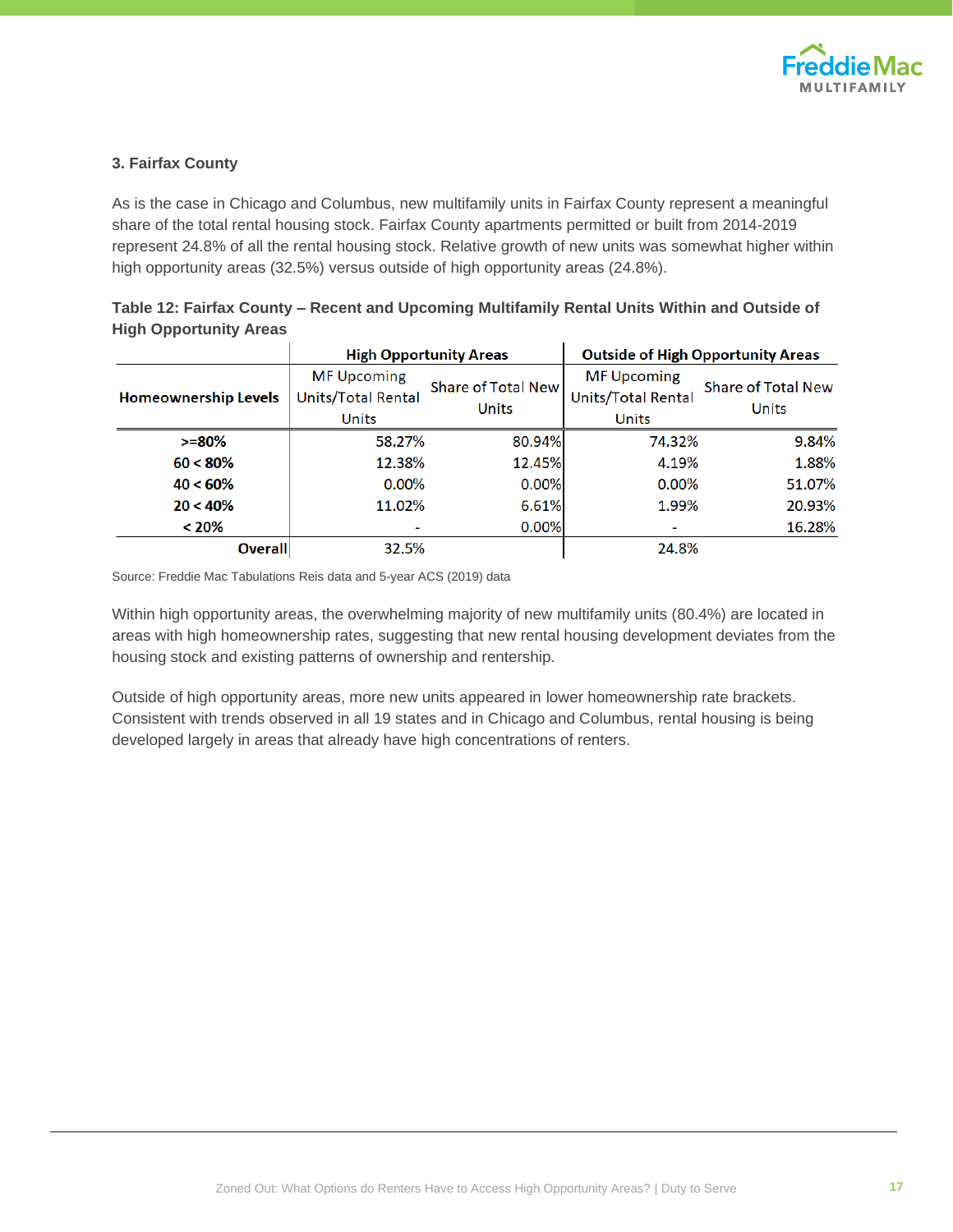

# **Conclusion**

Rental housing is available in high opportunity areas in various forms: 1-unit SFRs, 2-4 unit SFRs and 5+ unit multifamily properties. Concentrations of rental housing vary by local market, and it is largely unaffordable to renters making 60% of AMI or less.

Developing new rental housing in high opportunity areas is complicated by existing zoning, which largely favors low-density, single-family homes, as is demonstrated to different degrees by our analysis of Chicago; Columbus, Ohio; and Fairfax County, Virginia. However, across all three markets – and all 19 states analyzed – there are early indications of a relative increase in multifamily housing in high opportunity areas as compared with other areas, though there remains a need for a focus on the affordable housing shortage. Future in-depth research on local markets could reveal to what extent – and how quickly – policy changes and economic incentives are affecting rental housing supply and affordability.

Efforts to materially increase new supply, such as zoning reform and economic incentives, can take time, and these efforts may not automatically translate to affordability in the near term. In conjunction with these initiatives, deliberate public and private market approaches to leverage both the existing SFR and multifamily properties, along with preserving – or increasing – its affordability could foster greater access to high opportunity areas for low-income renters.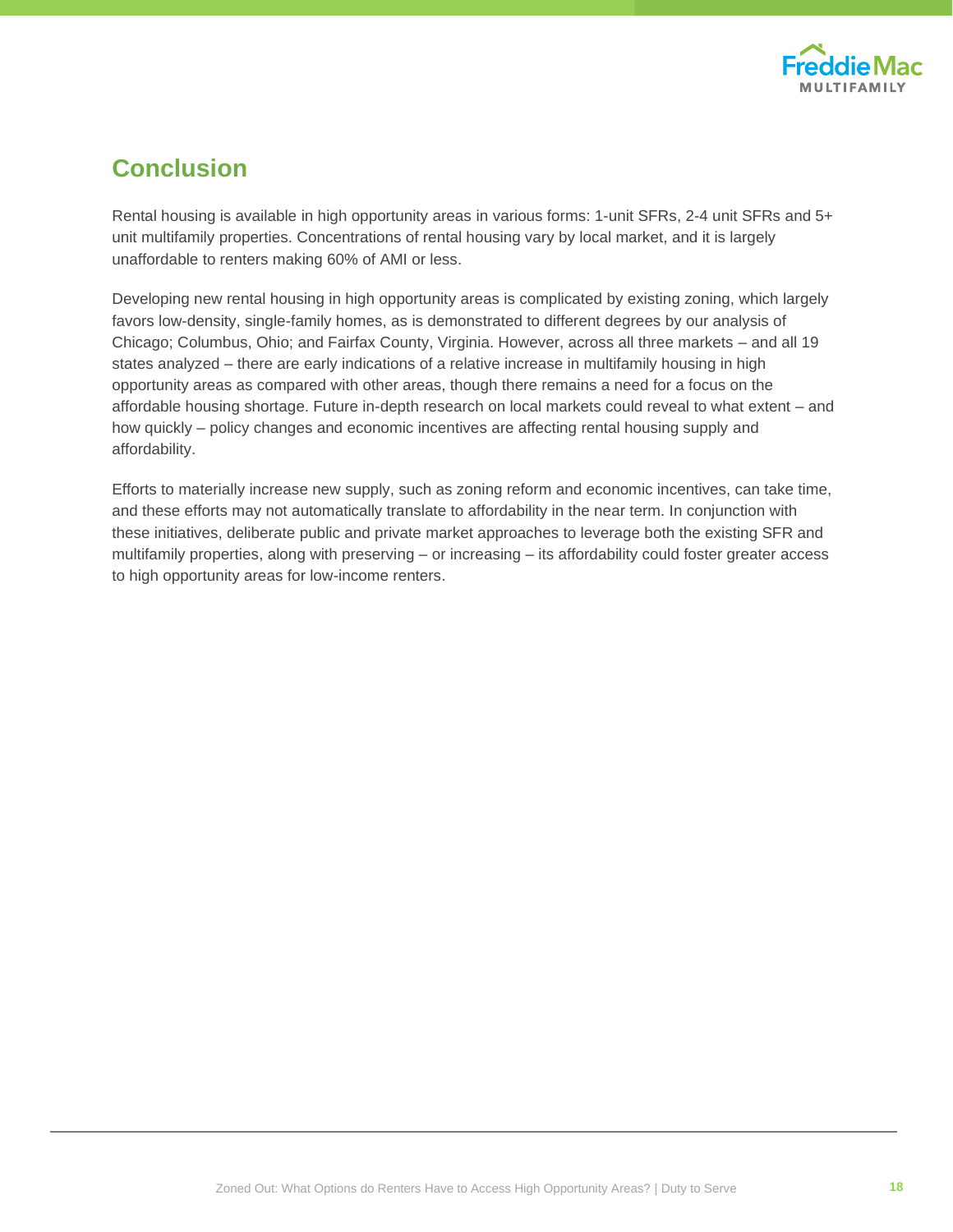

# **Appendix**

This appendix details supporting information and methodologies for this paper, detailed information on where we sourced our data, how we managed it and assumptions we made for our analyses.

#### **Data Management**

Zoned regions were mapped and analyzed in the geographic information system (GIS). The GIS data on each zoned region was then exported so it could be analyzed. For each area, the zoning data came from:

- City of Chicago: Boundaries [Zoning Districts \(current\) | City of Chicago | Data Portal](https://data.cityofchicago.org/Community-Economic-Development/Boundaries-Zoning-Districts-current-/7cve-jgbp)
- City of Columbus: [Base Zoning Districts | Base Zoning Districts | GIS Open Data Columbus, OH](https://opendata.columbus.gov/datasets/base-zoning-districts/explore?location=39.982231%2C-82.990871%2C11.00)
- Fairfax County (includes Town of Vienna and Town of Herndon): Zoning | Zoning | Fairfax County [GIS & Mapping Services Open Data Site \(arcgis.com\)](https://data-fairfaxcountygis.opendata.arcgis.com/datasets/zoning/explore?location=38.839771%2C-77.289450%2C11.00)

We also reviewed the specific zoning ordinances for these locations:

- 1. Municipal Code of Chicago. Last updated June 25, 2021.
- 2. A Codification of the General Ordinances of the City of Columbus, Ohio. Last updated March 8, 2021.
- 3. Fairfax County Zoning Ordinance. Last updated March 23, 2021.

When calculating the percent of area zoned for different uses, we use as our denominator the total zoned area captured in the city or county zoning ordinance. In some markets, zoning is implemented at an even more local level, and some land may be unzoned. In Chicago, 77% of the land is included in the city ordinance; in Columbus, 61% is included, and in Fairfax County, 97% is included.

High opportunity area data is from [FHFA](https://www.fhfa.gov/DataTools/Downloads/Pages/Duty-to-Serve-Data.aspx) (for data years 2018-2021). For our entire analysis, we only included the 19 states with FHFA-recognized high opportunity areas based on LIHTC QAPs, as described in the body of this paper. We only use the official definition of each state's high opportunity area. Additionally, we only use counties in states where there exists at least one census tract of high opportunity (high opportunity areas are designated at the census-tract level). This filtering was meant to omit counties that were very distant from high opportunity and could skew the data inappropriately. For example, many high opportunity areas are located on city edges, with a few fragments located within cities. Remote counties without any high opportunity areas were omitted because (1) our analysis compares areas in and out of high opportunity areas, presumably for those with the ability to move between the two. Residents in remote counties far away from these high opportunity areas have reasonably less ability to subsite living arrangements for an high opportunity area, and therefore may skew our analysis; (2) remote counties' distance from high opportunity areas would make census tract comparisons less controlled: A county that has both high opportunity area tracts and non-high opportunity area tracts is likely to yield a better environment for comparisons, with any differences being high opportunity area-related and therefore easier to analyze. For very different reasons, remote counties may have demographics and homeownership rates that are very different from – and even contradict –